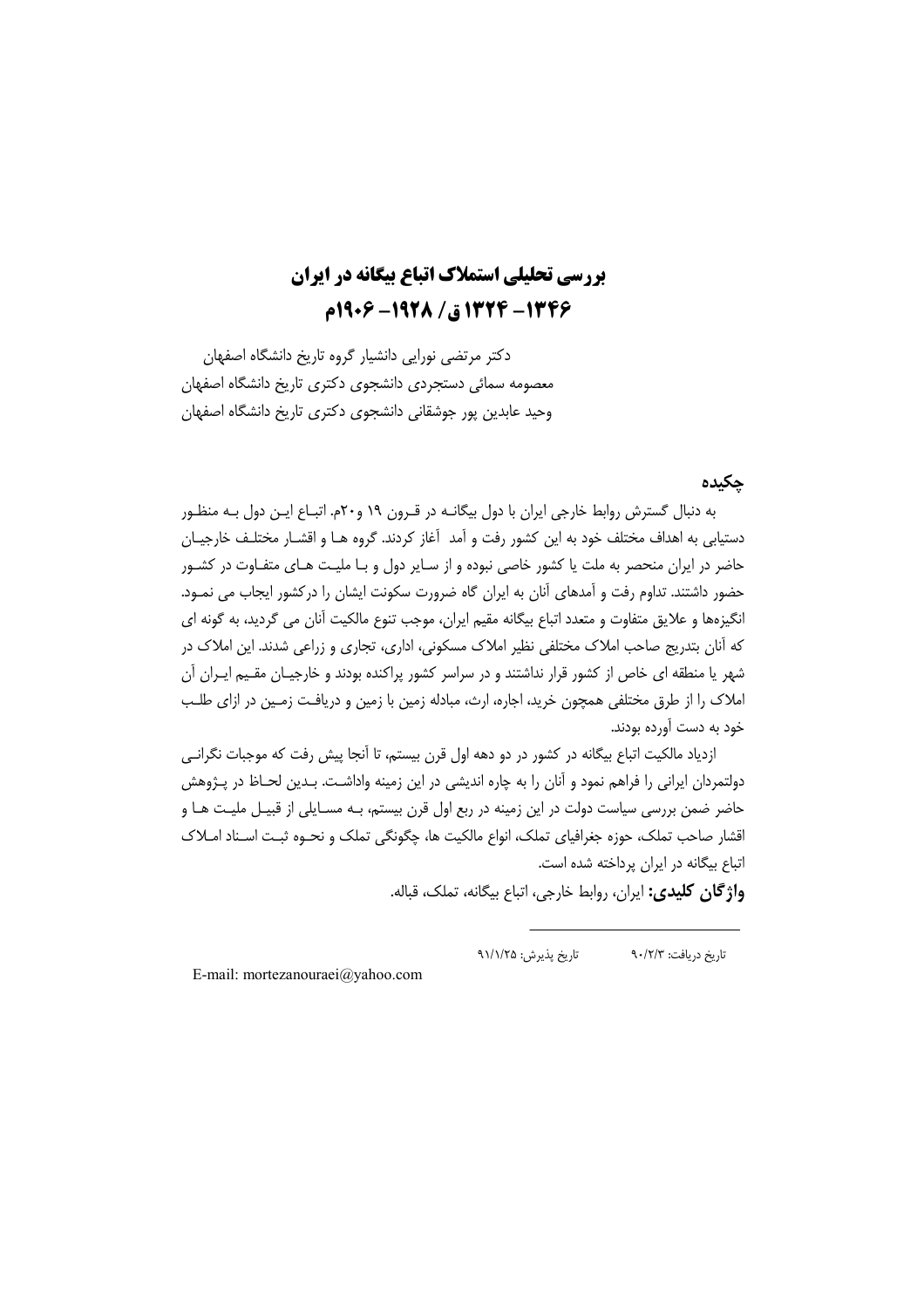# مقدمه

ایران از جمله کشورهای مهم خاور میانه است که از دیرباز به دلیل موقعیت اسـتراتژیکی خـود و قرار داشتن بر سر شاهراه های اقتصادی مورد توجه کشورهای بیگانه قرار داشته است. بـدین لحـاظ در ادوار مختلف تاریخی پیوسته بین این کشور و سایر دولت های همجـوار و حتـی دور دسـت آن روابـط سیاسی، نظامی، اقتصادی و فرهنگی وجود داشته است. این روابط موجب آمد و شد اتبـاع دول مختلـف به ایران می گردید و این رفت و آمدها نیز گاه موجب ضرورت هـایی در زمینـه مانـدگاری و در نتیجـه استملاک اتباع بیگانه در ایران می شد.

در قرون ۱۹ و ۲۰ م. به دلیل مداخلات و حضـور گسـترده بیگانگـان، بـویژه دو قـدرت روسـیه و انگلیس در ایران، مسأله تملک اتباع خارجی در کشور اهمیت بیشتری یافت. تا جایی که در بیشتر عهـد نامه ها و قراردادهایی که در این دوران بین ایران با سایر دول منعقد شد بر حقوق مختلف اتباع بیگانــه در كشور بويژه حقّ مالكيت آنان تأكيد گرديده است.

یکی از این قراردادها، عهدنامه ترکمانچای بود که در سال ۱۸۲۸م./۱۲۴۴ق. بین ایـران و روسـیه منعقد گردید. در فصل پنجم این قرارداد بر حق اتباع روس در اجاره و مالکیت محل سـکونت، کسـب و تجارت تأکید شده بود. پس از آن، این معاهده مبنایی گردید که بر اساس آن و با توجـه بـه اصــل دول کامله الوداد به سایر کشورها نیز حق داشتن مالکیت در همین حد داده شد، ولی از آن پس رفته رفته به دلایل مختلف محدودیت آشکار این حق نا دیده گرفته شد و سایر انواع مالکیـت ارضـی از جملــه بــاغ، مزرعه، روستا و قنات نیز به ملکیت خارجیان درآمد.

بدین ترتیب بیگانگانی دارای ملیت های مختلف و از اقشـار گونـاگون در سراسـر ایـران صـاحب املاک متنوع و وسیعی شدند. زمانی که این اتباع در خصوص مالکیت خارج از حد و حدود قانونی خـود با اعتراض دولت ایران مواجه می شدند، با استناد و توسل به فصل پنجم عهدنامه ترکمانچای، سعی در قانونی جلوه دادن عمل خود و محق نشان دادن خویش داشتند. سرانجام در سـال۱۳۰۷ ش./ ۱۹۲۸م. این حق ویژه لغو شد و بدین ترتیب امتیازاتی که به موجب قراردادهـای گونـاگون بـویژه در خصـوص مالکیت به بیگانگان داده شده بود نیز ملغی گردید.

در این مقالـه مسـئله مالکیـت اتبـاع بیگانــه در ایــران در سـال هـای١٣٠٧-١٢٨۵ ش. / ١٣۴۶ – ۱۳۲۴ق./ ۱۹۲۸– ۱۹۰۶م؛ یعنی از آغاز مشروطیت تا لغو کاپیتولاسیون مورد بررسی قرار گرفتـه اسـت. حجم اسناد موجود در مراکز آرشیوی، از جمله سازمان اسناد ملـی ایـران در ایـن زمینـه، خـود گویـای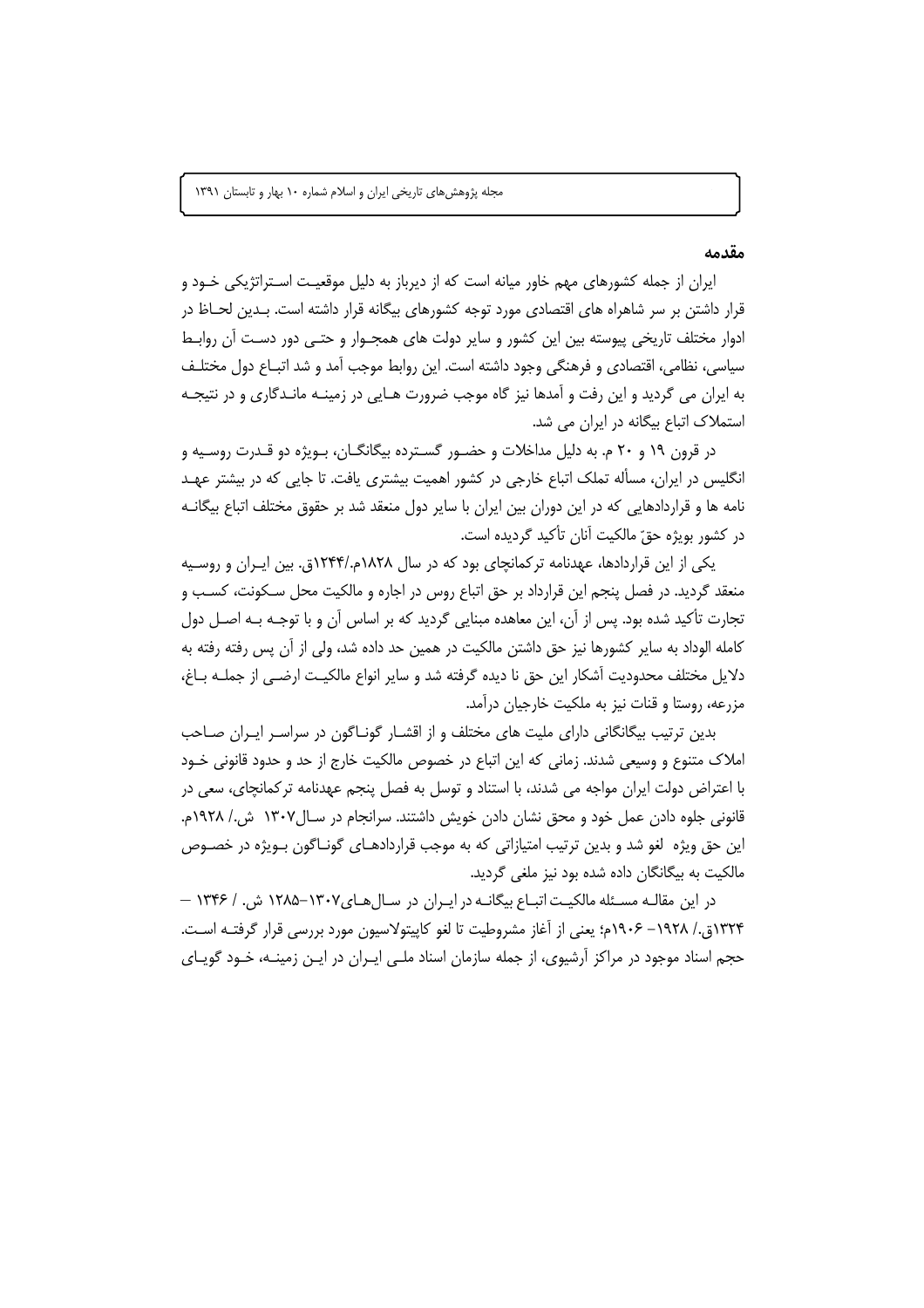اهمیت این مسأله در ایران در این مقطع زمانی است، لذا در پژوهش حاضر متناسب با موضوع مورد نظر و با تکيه بر اسناد موجود بويژه اسناد مکمل و اسناد قديمه قاجـار، مليـت هـا و اقشـار گونـاگون داراي تملک، حوزه جغرافیای تملک، چگونگی تملک، نحوه ثبت اسناد املاک، انواع مالکیـت اتبــاع بیگانــه در ایران و سیاست دولت در زمینه استملاک این اتباع در کشور مورد بررسی و تحلیل قرار خواهد گرفت.

### مليت ها و اقشار صاحب تملک

اتباع بیگانه ای که در ایران صاحب مالکیت بودند، هر یـک دارای ملیتـی خـاص بـوده و تابعیـت کشوری را داشتند.از یک منظر آنان را می توان به سه گروه تقسیم کرد: گـروه اول کسـانی بودنـد کـه ملیت کشوری را داشته که در آن کشور متولد شده و دارای پدر و مادری از همان کشـور بودنـد. گـروه دوم افراد غیر ایرانی بودند که به دلایلی تابعیت کشوری دیگر را داشتند؛ اما در ایران زندگی می کردند. مانند هندی هایی که تابعیت انگلیس را پذیرفته بودند (سازمان اسناد ملی ایران، ممنوعیت خرید اراضی در بنادر... ،۱۳۰۷ش.).

گروه سوم ایرانیانی بودند که یا از یک سو والدین اَنها تابعیت کشوری دیگر را داشتند و یــا اساسـاً ــــــــــــــ ایرانی بوده، ولی تابعیت کشوری دیگر را به دست آورده بودند (همان، رسیدگی بـه اختلافـات مـالی …،  $(., 51775 - 1777)$ 

در یک تقسیم بنـدی کلـی تـر خارجیـان سـاکن ایـران در مقطـع زمـانی مـورد نظـر (۱۳۴۶– ۱۳۲۴ق./۱۹۲۸–۱۹۰۶م.) را می توان مربوط به سـه دسـته کشـورهای آسـیایی، اروپـایی و آمریکـایی دانست. هند و عثمانی از کشورهای آسیایی بودند که اتباع آنها در کشور دارای مالکیت بودنـد. از جملـه کشورهای اروپایی نیز می توان به روسیه، انگلیس، آلمان، فرانسه، ایتالیا، اطریش، هلند، سوئیس و سوئد اشاره کرد. اتباع ممالک متحده امریکای شمالی نیز از جمله خارجیانی بودند که در برخی از نقاط کشــور دارای املاکی بودند (همان، واگذاری اراضی امیر آباد...، ۱۳۰۹–۱۳۰۸ش.).

طبق نظر برخی از سفر نامه نویسان اروپایی این دوره، تعداد اروپاییان مقیم ایران نسبت بـه سـایر خارجیان کمتر بود و سکونت آنان در برخی از شهرهای ایران نظیـر همـدان و کرمانشــاه باعـث ایجــاد کلنی های کوچکی در آن شهرها شده بود (گروته، ۱۳۶۹: ۱۸۳– ۱۸۹).

اتباع خارجی صاحب تملک در ایران جزو اقشار و گروه های اجتماعی مختلفی بودند کـه آنهـا را از نظر نوع شغل یا حرفه می توان به چهار گروه تقسیم بندی کـرد: گـروه اول افـرادی بودنـد کـه دارای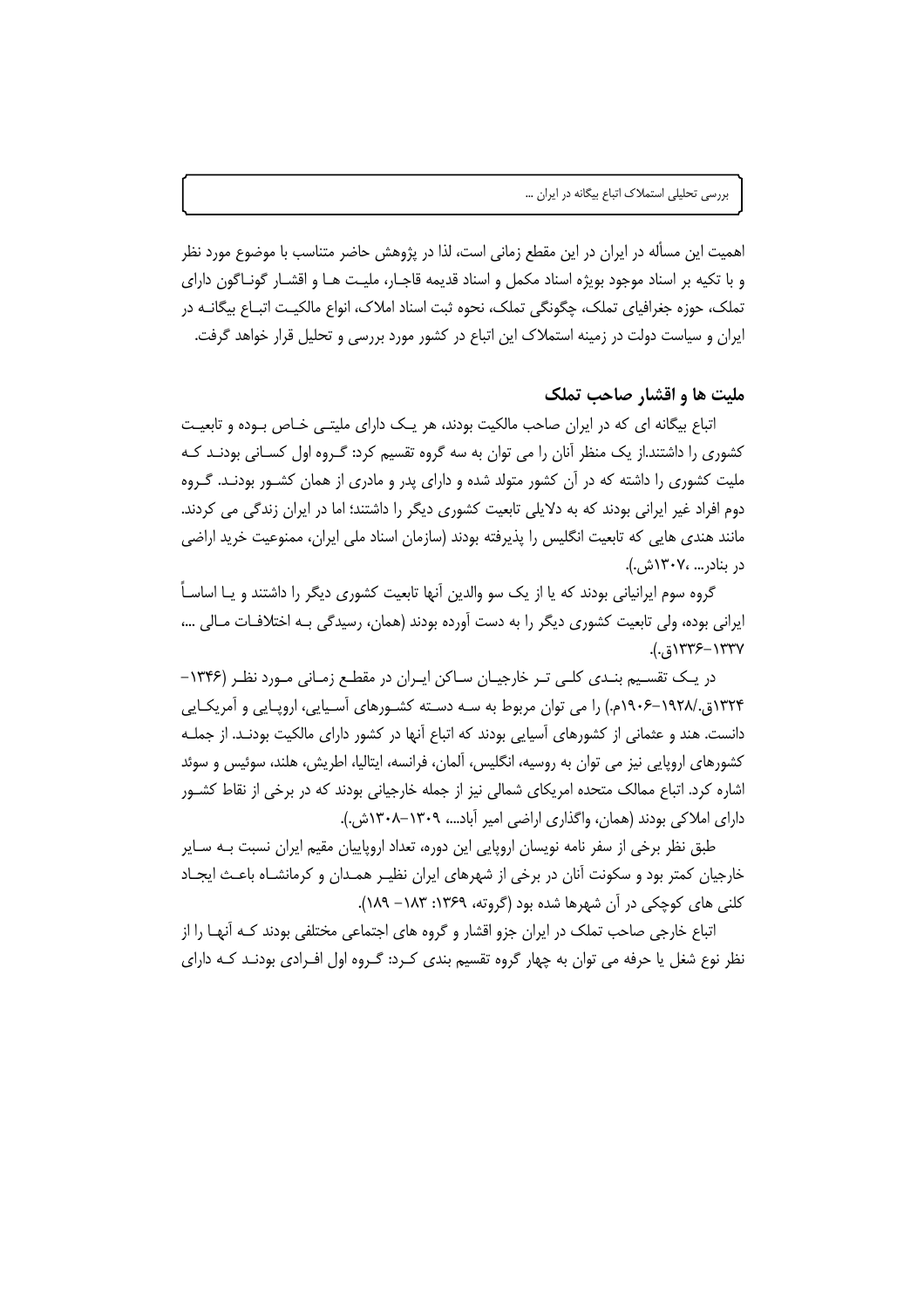مشاغل سیاسی بوده و یا در مؤسسات و ادارات سیاسی به فعالیت می پرداختند. از جملـه مـی تـوان بـه سفرا و یا کارکنان و وابستگان سیاسی سفارتخانه ها و کنسولگری ها اشاره نمود. فعالیت ایـن افـراد در این مراکز موجب شده بود که آنان املاکی را برای سکونت و استراحت خود خریداری و یا اجاره نمایند؛ به عنوان مثال در سال ۱۳۲۴ق./۱۹۰۶م. قونسول انگلیس در سیستان دارای چند قطعه زمین مزروعی بود (فهرست اسناد تاریخی وزارت امور خارجه، ۱۳۷۵: پوشه۲).

میرزا حسین خان منشی سفارت اطریش نیز در سال ۱۳۲۸ق./۱۹۱۰م. در تهران صاحب یک بـاب خانه بود (سازمان اسناد ملي ايران، اختلافات ملكي و مالي...، ١٣٢٨ق.).

همچنین بنا به گزارش رئیس نظمیه مازندران به وزارت داخله کشور در سـال ۱۳۰۹ش./ ۱۹۳۰م. مبنی بر اعلام صورت اسامی مالکین اتباع خارجی مقیم این منطقه، باکلف تبعه روسیه که در زمان تزار نیکلای دوم (۱۹۱۷–۱۸۹۴م.) وکیل قونسول مازندران بود، در ناحیه مشهد سر واقع در استان مازنـدران دارای یک باب عمارت و یک جریب و نیم زمین مزروعی بود (همان، تعیین تابعیت و صورت امـلاک...، ۲۰۹ ش.).

گروه دوم نظامیان بیگانه مقیم ایران بودند. در واقع در قـرون نـوزدهم و بیسـتم، تـلاش برخـی قدرت های خارجی بویژه دو کشور روسیه و انگلیس برای حفظ منافع و توسـعه نفـوذ خـود در ایـران از طريق اقدامات نظامي، استخدام مستشاران نظامي بيگانه از جانب دولت ايران و هجوم نيروهاي متفقين به کشور طی دو جنگ جهانی اول و دوم (علی رغم اعلام بیطرفی دولت ایران)، منجر به حضور و ورود نیروهای نظامی بیگانه به کشور گردید. در مواردی نیز حضور طولانی مدت این نظامیان، موجب اقامت و در نتیجه استملاک آنان در کشور می گردید.

طبق اسناد موجود حتی برخی از نظامیان بیگانه مقیم ایران، به املاک وسیعی در منـاطق مختلـف کشور دست یافتند؛ به عنوان مثال طبق گزارش والی ایالت خراسان و سیستان به وزارت داخلـه کشـور، یکی از سرداران انگلیسی به نام سردار چیت مکنید در سیستان دارای یک باب منزل به قیمت ١٨٠٠٠ قران، در بیرجند دارای یک منزل و یک گاراژ بـه قیمـت ۱۵۰۰۰ قـران و در ناحیـه دزداب دارای یـک گاراژ، یک منزل و سی باب دکان به قیمت ۲۰۰۰۰ قران بود (همان).

گروه سوم خارجیانی بودند که به فعالیت های فرهنگی و مذهبی در کشور می پرداختنـد. از میـان این افراد می توان به پزشکان و معلمان اشاره نمود. در واقع تأسیس مراکز خدماتی نظیر بیمارستان هـا و مدارس توسط دولت های بیگانه در ایران، این امر را ایجاب می کرد که افرادی بـا عنـوان پزشـک و معلم در این مراکز به خدمت بیردازند. از طرف دیگر اقامت این افراد در ایران موجب می شد کـه آنـان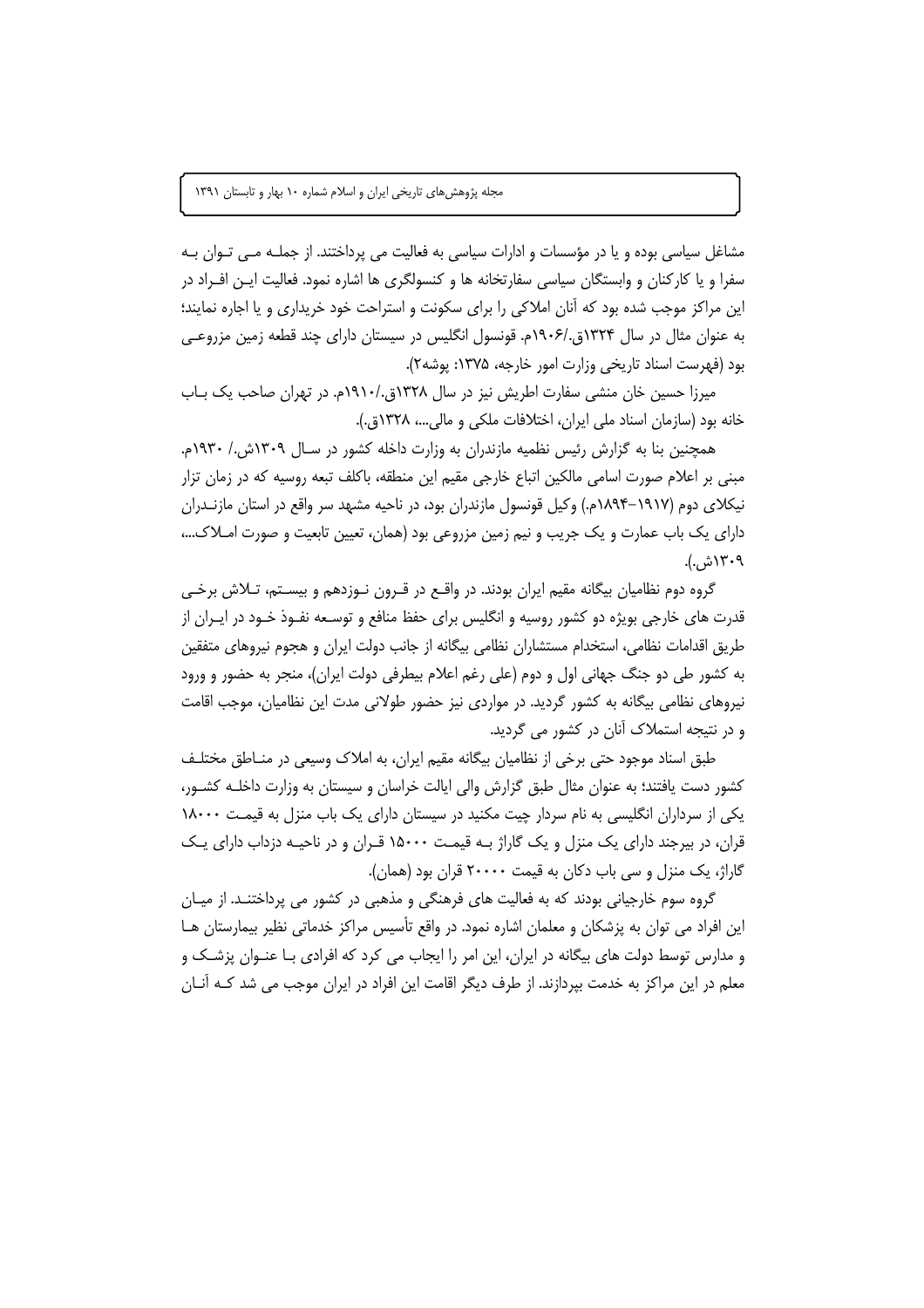املاکی را به منظور سکونت و یا با مقاصد دیگر در ایران خریداری و یا اجاره نمایند؛ به عنوان مثـال در سال ۱۳۴۰ق./ ۱۹۲۲م. مسیو رفیع، دندانساز تبعه فرانسه، در محله حسن آباد تهران، صاحب یک قطعه زمین به مساحت چهار صد ذرع بود. وی این قطعه زمین را در سال ۱۳۳۳ق./ ۱۹۱۵م. از یکی از اتباع ایرانی به نام کوثر خانم به مبلغ پانصد و بیست تومـان خریـداری نمـوده بـود (همـان، شـکایت تبعـه فرانسوی...، ١٣٣٠-١٣٣٣ق.).

در سال ۱۳۰۶ش/ ۱۹۲۷م. نیز رئیس کالج انگلیسی ها در ایران، حدود نود جریب از اراضی واقـع در چهار باغ اصفهان را برای تأسیس مدرسه اناث در این شهر خریداری نمود (همان، موافقـت بــا ثبــت قىالە ...،۱۳۰۶ش.).

میسیونرهای مذهبی نیز از دیگر اقشار و گروه هایی بودند که به فعالیت های فرهنگـی و مـذهبی در کشور مشغول بودند؛ برای مثال می توان به فعالیت میسیون مذهبی آمریکا در همـدان اشـاره نمـود (استارک، ۱۳۶۴: ۲۷). فعالیت طولانی مدت برخی از این میسیونرها در ایران منجر به سکونت و اقامت آنان در این کشور شده بود. حتی برخی از آنان به دلیل اقامت طولانی مدت خــود در ایــران بــه القــابی نظیر «مادر میسیون ایران» معروف شده بودند (گروته، ۱۳۶۹: ۱۹۰).

در مواردی نیز برخی از این میسیون ها علاوه بر فعالیت های مذهبی، به فعالیت های فرهنگـی و خدماتی نظیر ایجاد مدارس و بیمارستان ها دست می زدند؛ به عنوان مثـال میسـیون أمریکـایی هـای همدان، دارای یک بیمارستان سی تخت خوابه، یک اطاق جراحی و یک داروخانه بود. هدف اصلی ایـن میسیون ها از تأسیس مراکز خدماتی در کشورهای دیگر، تبلیغ آیین و مـذهب خـویش در آن کشـورها بود (همان).

چهارمین و اَخرین گروهی که در ایران صاحب تملک بودند اتباع بیگانهای بودند که به فعالیتهای اقتصادی در کشور می پرداختند. از جمله این اقشار و گروه ها می توان به تجـار، کارکنـان و کارمنـدان مؤسسات و کمپانی های خارجی، کمپانی های خارجی ایرانی و بانک هـای خـارجی مسـتقر در ایـران اشاره نمود؛ به عنوان مثال طبق گزارش حاکم شـاهرود در سـال ۱۳۰۹ش./ ۱۹۳۰م. بـه وزارت داخلـه کشور، شخصی به نام لویراج، تاجر تبعه روسیه در این ناحیه دارای یک باب منزل مسکونی بود (سازمان اسناد ملي ايران، تعيين تابعيت و صورت املاك...، ١٣٠٩ش.).

لازم به ذکر است که علاوه بر تملک اتبـاع کشـورهای مختلـف در ایـران، اتبـاع ایرانـی نیـز در کشورهای دیگر نظیر عثمانی، مصر و برخی دیگـر از کشـورها دارای مالکیـت بودنـد (فهرسـت اسـناد تاريخي وزارت امور خارجه، ١٣٧۵، يوشه ۵ و ١٣: نجم الملک، ١٣۴١: ٢۶، ۵۶، ۵۷).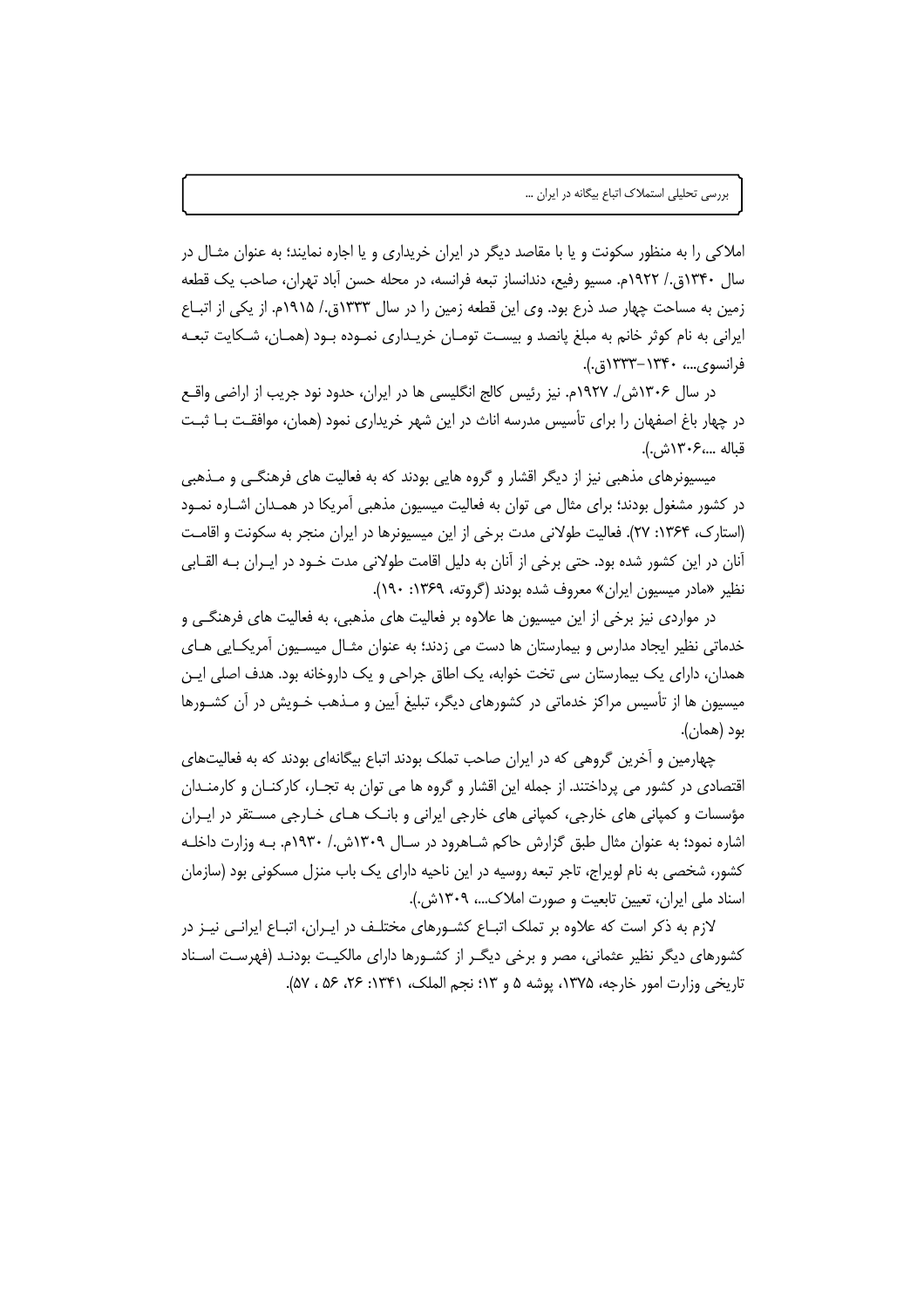جغرافياي تملك اتباع بيگانه

پراکندگی تملک اتباع بیگانه در کشور را نمی توان منحصر به شهر یا منطقـه ای خـاص دانسـت، زیرا بر طبق اسناد موجود این افراد به دلایل متعدد و با اهداف مختلفی در سراسر ایران دارای مالکیـت بودند. در ربع اول قرن بیستم تنوع و پراکندگی اتباع بیگانه در سراسر کشور مشهود بود. از عمده دلایل این وضعیت آن بود که این اتباع از هر گروه و قشری وارد کشور شده و بـا توجـه بـه اهـداف سیاسـی، اقتصادی، فرهنگی و مذهبی خود در شهرها و روستاهای مختلف کشور سـاکن مـی شـدند. نزدیکـی و مجاورت اتباع خارجی با کشورهای متبوع خود از دیگر دلایلی بود که سبب تنوع و پراکنـدگی مالکیـت آنان در کشور می شد. چنانکه گستردگی تملک اتباع عثمانی در مناطق غربی کشـور، اتبـاع روسـیه در مناطق شمالی و اتباع انگلیس در مناطق جنوبی و شرقی به دلیـل هـم مـرز بـودن آن کشـورها بـا آن مناطق بيشتر بود.

البته مالكيت در مناطق مذكور تنها اختصاص به اتباع اين سه كشور نداشت، بلكه در ايـن منـاطق اتباع سایر کشورها نیز دارای تملک بودند. علاوه بر این اتبـاع کشـورهای روسـیه، انگلـیس و عثمـانی علاوه بر گستردگی تملک در مناطق ذکر شده، در عین حال در مناطق دیگر نیـز دارای مالکیـت هـای پراکنده ای بودند. چنانکه اتباع عثمانی علاوه بـر منــاطق غربـی، در منــاطق مرکــزی و جنــوبی نظیــر اصفهان، تهران، بوشهر و شیراز نیز صاحب علایق ملکی بودند (سازمان اسناد ملی ایران، صورت املاک ومستغلات...، ١٣٣٧ق.).

همچنین اتباع روسیه علاوه بر مناطق شمالی، در مناطق غربی نظیـر کرمانشـاه، منـاطق مرکـزی نظیر اصفهان و در مناطق شرقی و جنوبی کشور مانند خراسان، سیسـتان و بلوچسـتان، بنـدر عبـاس و بوشهر نيز صاحب املاكي بودند (همان، تعيين تابعيت و صورت املاك...، ١٣٠٩ش.).

علاوه بر این روسیه شبکه کنسول گریهای خود را در سراسر خاک ایران گسترش داده بود. این نمایندگی ها نه فقط در ایالات هم مرز با روسیه، بلکه در ایالات همجوار با بلوچستان یـا خلـیج فــارس نیز دیده می شد. این کشور در شهرهایی نظیر مشهد، تبریز، اصفهان و بوشهر سرکنسولگری دایر کرده بود و در استرآباد، تربت حیدریه، سیستان، بندر عباس و کرمانشاه کنسولگری داشت و در ارومیه، اهواز و مشهد نیز دارای نایب کنسول بود (گروته، ۱۳۶۹: ۲۶۶).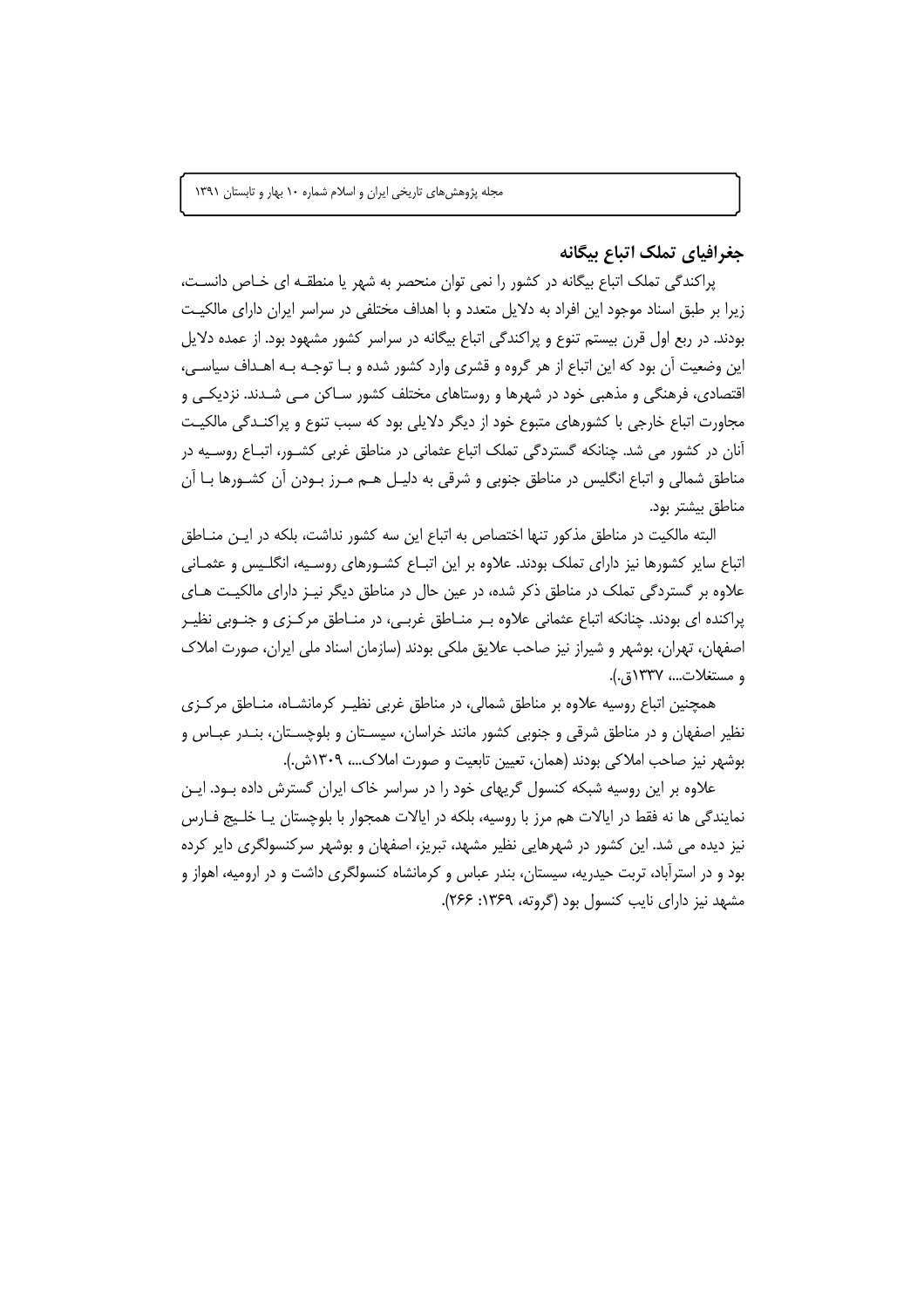بانک استقراضی روسیه نیز شعبات گسترده ای در بسیاری از نقاط ایران دایر کرده بود. این بانـک حتی در جاهایی که منطقه نفوذ اقتصادی انگلیس به شمار می رفت، دارای شعباتی بـود (همـان: ۲۶۸– ۶۶۹).

اتباع انگلیس نیز علاوه بر مناطق شرقی و جنوبی، در مناطق مرکزی، غربی و شمالی کشور نظیـر اصفهان، یزد، تهران، رشت، تبریز و قزوین نیز دارای مالکیت های پراکنده ای بودند (همان: ۲۷۷؛ عین السلطنه، ١٣٧٩، ج٨: ٤۴٢٣).

لازم به ذکر است که در برخی از شهرهای ایران نظیر تهران و تبریز تنـوع و گسـتردگی مالکیـت اتباع بيگانه بيشتر بود (گروته، ١٣۶٩: ١٨٩). اتباع هلند، سوئيس، فرانسه، آلمان، ايتاليا، آمريكا و اطريش در این دو شهر دارای مالکیت بودند. این در حالی بود که در برخی دیگر از نقاط کشور نظیر فیروز کـوه، نور، چهار دانگه و دو دانگه در مازندران، اتباع خارجه ای که اقامت داشـته و دارای ملـک و امـوال غیـر منقول باشند، وجود نداشت (سازمان اسناد ملی ایران، تعیین تابعیت و صورت املاک …، ۱۳۰۹ش).

# شیوه های تملک اتباع بیگانه

در قرون نوزدهم و بیستم، اتباع بیگانه از طرق گوناگونی به مالکیت در نقاط مختلف ایـران دسـت می یافتند. به طور کلی این شیوه ها را می توان به دو دسته کلی تقسیم نمود: تملک قــانونی و تملــک غير قانوني.

تملک قانونی، مالکیتی بود که اتباع بیگانه از مجاری قانونی و با تأیید مراجع ذیـربط در ایـران بـه دست می آوردند. مانند خرید ملک، اجاره، ارث، مبادله زمین با زمـین و دریافـت زمـین در ازای طلـب. خرید ملک یا اجاره آن دو شیوه رایج به تملک در آوردن خانه یا سایر امـلاک توسـط اتبـاع خـارجی در کشور بود. در فصل پنجم عهدنامه الحاقی تر کمانچای نیز به این دو شیوه اشاره شده بود. در این فصـل عهدنامه مذكور چنين آمده است:

«چون موافق عاداتی که در ایران موجود است برای اهالی بیگانه مشکل است کـه خانـه و انبـار و مکان مخصوص برای وضع امتعه خود بـه اجـاره پيـدا کننـد، لهـذا بـه تبعـه روس در ايـران اذن داده می شود که خانه برای سکنی و انبار و مکان برای وضع امتعه تجارت هم اجاره نمایند و هم به ملکیت تحصیل کنند...» (اسنادی از روند اجرای معاهده ترکمانچای، ۱۳۷۴: ۲۵۴).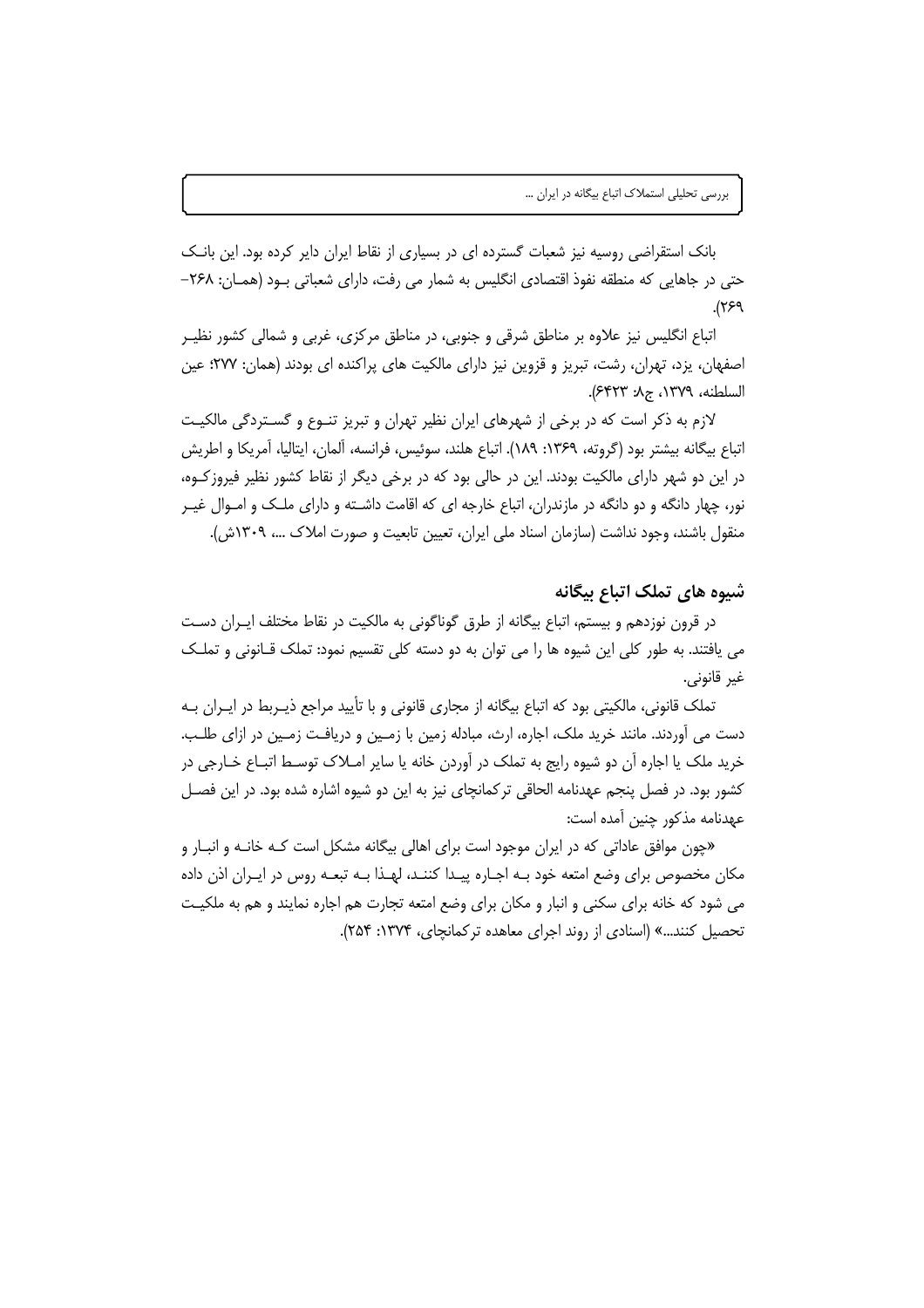در زمینه خرید و فروش املاک، در بسیاری از موارد اتباع خارجی به جای حضور خــود در محاضــر برای معامله، شخص دیگری را به وکالت انتخاب می نمودند. این وکیل معمولاً از بین ایرانیان انتخــاب می شد زیرا آنان با زد و بندها، سنت های محلی و دستگاه اداری کشور آشـنایی لازم را داشـتند؛ بـرای مثال به وكالتنامه زير توجه كنيد:

«اينجانب محمد كاظم ايرواني جناب مستطاب آقا ميرزا كاظم خـان ولـد مرحـوم محمـد حسـين کاشانی را از طرف خود وکیل و وکیل بر توکیل نمودم در کلیـه امـورات خـود از قبیـل اخـذ و وصـول مطالبات و معاملات ملکی و غیره مختار و مجاز است هر طور صـلاح بدانـد عمـل نمایـد... و امضـای ایشان امضای من است. به تاریخ ۱۲ شهر ربیع الثانی ۱۳۳۷» (سازمان اسناد ملی ایـران، تعیـین وکیـل برای ...، ۱۳۳۸ق.).

در برخی موارد اتباع خارجی به جای خرید ملک، آن را از افراد اجاره می نمودند. در این گونه موارد آنان طبق روال معمول ماهیانه مبلغی را به عنوان اجاره بها به موجر می پرداختند؛ برای مثـال قونســول روسیه در قزوین در سال ۱۳۴۰ق./ ۱۹۲۲م. منزل سردار مفخم را اجاره کرده بود و ماهی صـد و پنجـاه تومان به او می پرداخت (عین السلطنه، ۱۳۷۹، ج۸: ۶۴۱۱).

برخی از اسناد موجود بیانگر آن هستند که گاه زمینهای وقفی نیز توسط خارجیان در ایـران اجـاره می گردید. چنانکه قونسولگری شوروی در استرآباد در سال ۱۳۰۹ش./ ۱۹۳۰م. قسمتی از بـاغی وقفـی را اجاره کرده بود (سازمان اسناد ملی ایران، تعیین تابعیت و صورت املاک...، ۱۳۰۹ش.).

از دیگر شیوه های تملک قانونی، نقل و انتقال ملک از طریق وراثت بود؛ برای نمونه داودیانیــانس نام، تبعه شوروی، در مازندران دارای یک باب عمارت مسکونی، پنج جریب باغ مشجر و ده جریب زمین مزروعی بود. این املاک پس از فوت وی به وارثانش که عبارت از سه پسر و یک دختر بود انتقال یافت (همان).

مبادله ملک یا زمین با ملک و زمین دیگر، از دیگر راه های تملک اتباع خارجی در کشور بـود. بـه گونه ای که گاه خارجیان مقیم ایران بنا به ضرورت و نیاز خویش، بخشی از املاک یا اراضی خود را به فرد دیگری در کشور واگذار کرده و در مقابل ملک یا زمین در جای دیگر دریافت می کردند؛ به عنــوان مثال در سال ۱۳۰۶ش./ ۱۹۲۷م. رئیس کالج انگلیسی ها، مشغول ساخت مدرسه ای در قطعـه زمینـی نزدیک ناحیه چهارباغ اصفهان بود. وی نظر به احتیاجی که داشت سی و دو ذرع و نیم از اراضی مدرسه را به فردی به نام میرزا حسین امین (اعتماد التجار) داد و در مقابل ۲۳۳ ذرع و نـیم از اراضـی بــاغ او را برای مدرسه دریافت نمود (همان، موافقت با ثبت قباله...، ١٣٠۶ش).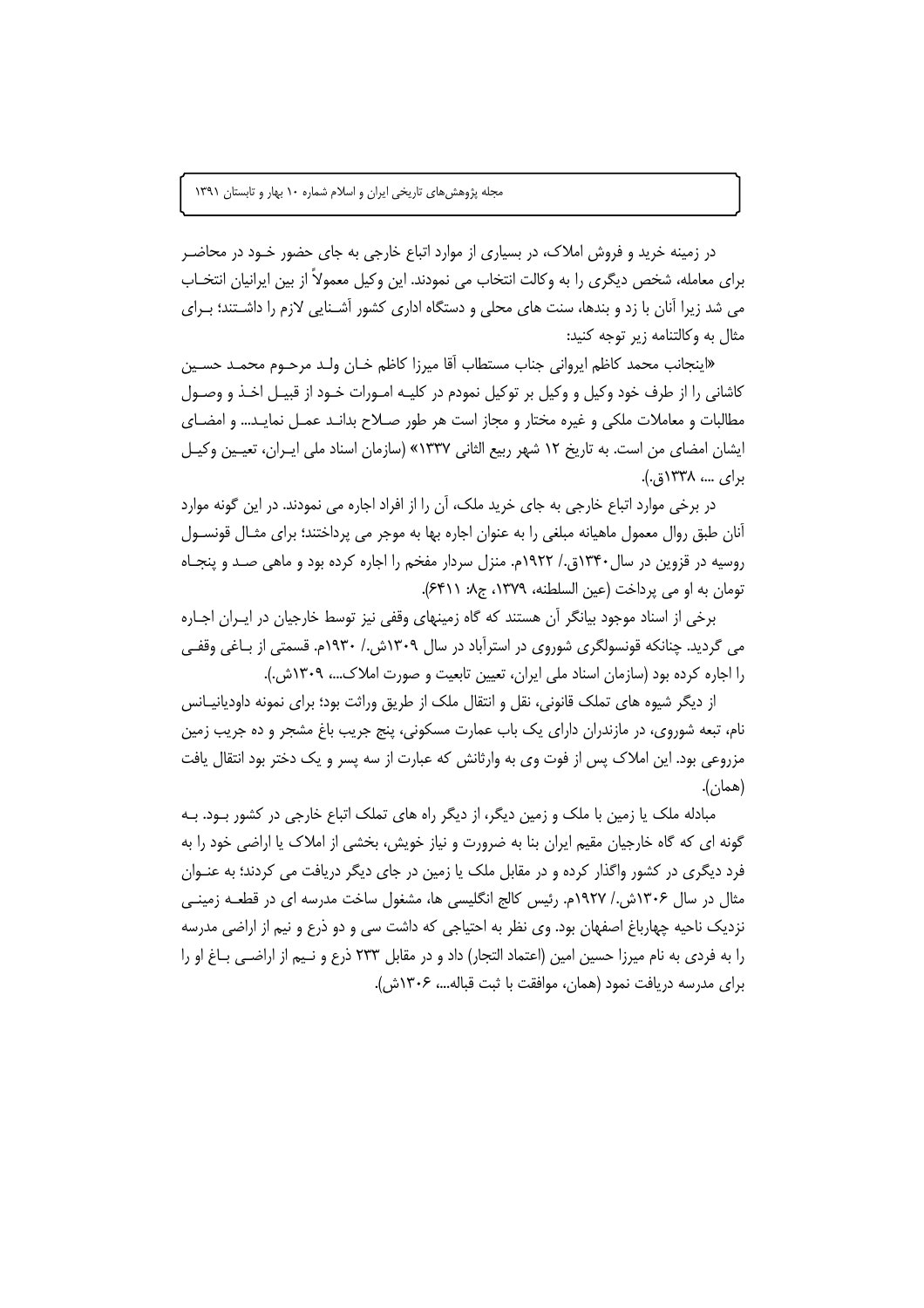گاهی اوقات اتباع خارجی در ازای طلبی که از ایرانیان داشتند قطعه ای از ملک یا زمین ایشــان را متصرف می شدند (فهرست اسناد مکمل قاجاریه، ۱۳۸۰، ج۱۳، ۱۳۶۰، شماره ۳۶۰). در چنس مواردی به موجب قرارداد مصالحه ای که در محکمه بین بدهکار و طلبکار منعقد می شد، بخشی از ملـک فـرد بدهکار به مدتی معین در اختیار طلبکار گذاشته می شد. چنانچه بدهکار بدهی خـود را در مـدت تعیـین شده به طلبکار می پرداخت، ملک وی به او بازگردانده می شد، ولی اگر او بدهی خود را تا زمـان مقـرر نمی پرداخت، فرد طلبکار مالک و صاحب ملک وی می گردید.

به عنوان مثال فردی به نام سارا خانم در سال ۱۳۳۶ق./ ۱۹۱۸م. مبلغ شصت تومان به دو تـن از اتباع انگلیس به نام های مشهدی علی محمد و مشهدی غلامحسین کرمـی بـدهکار بـود. بـه موجـب قرارداد مصالحه ای که در محکمه بین وی و آن دو نفر به وجود آمد، مقرر شد که میزان سـه دانـگ از شش دانگ خانه سارا خانم به مدت ده ماه به طلبکاران وی واگذار شود و سارا خانم ماهی ۶ تومان بـه طلبکاران خود بپردازد. چنانچه ظرف ده ماه وی بدهی خود را تسویه مـی نمـود مصـالحه سـاقط و وی می توانست ملک خود را دریافت نماید. در غیر این صورت طلبکـاران وی، مالـک سـه دانـگ خانـه او می شدند (سازمان اسناد ملی ایران، رسیدگی به اختلافات مالی...، ١٣٣٧-١٣٣۶ق.).

در زمینه واگذاری ملک به فرد طلبکار، نکته حایز اهمیت آن است که قبل از واگـذاری ملـک بـه افراد، محکمه ای که رسیدگی به قضیه مورد نظر را به عهده داشت، فردی را مـأمور مـی نمـود تـا بـا حضور فرد بدهکار، ملک او را مساحی و اندازه گیری کند. سپس قیمت ملک مورد نظر به دقت تخمـین زده می شد. اَن گاه به میزان طلب طلبکار، قسمتی از ملک بدهکار بـه او واگـذار مـی گردیـد (همـان، مطالبه مالي تجارتخانه...، ١٣٣٣-١٣٣٣ق.).

نکته دیگر آن که مطالبات و دعاوی ملکی اتباع بیگانه نظیر سایر دعاوی آنها در محاکم ویـژه ای و با حضور نماینده کشور متبوع آنها مورد بررسی قرار می گرفت. این محاکم رفته رفته از نیمه دوم قرن نوزدهم در بیشتر شهرهای بزرگ و از اوایل قرن بیستم در سایر شهرها، تحت عنـوان محـاکم یـا اداره کارگزاری زیر نظر نماینده مستقیم وزارت امور خارجه به مسـایل اتبــاع رسـیدگی مــی کردنــد (نــورائی، ۱۳۸۵: نه تا سیزده؛ اسناد قاجاری در مجمع ذخائر اسلامی، ۱۳۸۶: ١١٠).

گاه اتباع بیگانه از طرق غیر قانونی همچون تصرف اراضی دولتی بدون اجازه دولت و تعـرض بـه املاک اتباع ایرانی، به مالکیت دست می یافتند. این گونه تملک، تملک غیر قانونی محسوب مـی شـد؛ به عنوان مثال در سال ۱۳۲۹ق./ ۱۹۱۱م. چند تن از مستخدمین انگلیسی قسمتی از اراضی دولتی را در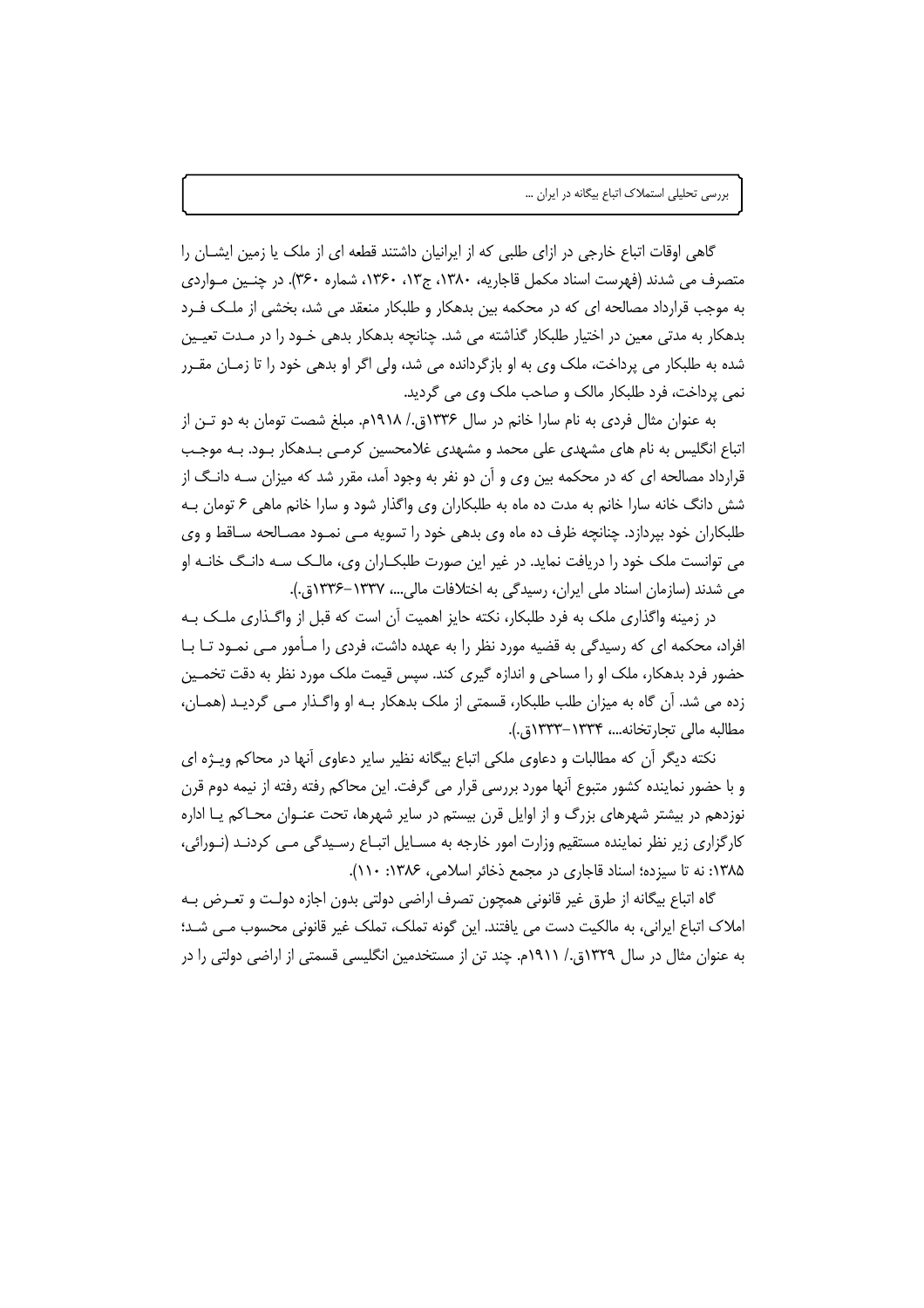سیستان تصرف نموده و بدون اجازه دولت در آن اراضی به ساخت و ساز پرداخته بودند که این امر مورد اعتراض دولت ایران واقع شد (سازمان اسناد ملی ایران، لزوم رسیدگی به مسائل مالیاتی…، ۱۳۲۹ق.).

همچنین در سال ۱۳۲۸ق./ ۱۹۱۰م. یکی از اتباع اطریش قسمتی از اراضی یکی از ایرانیان به نـام حاج ناصر السلطنه را در تهران تصرف كرده و وجه أن را نيرداخته بود. بدين جهت حاج ناصر السلطنه از این فرد به دیوان محاکمات وزارت امور خارجه شکایت کرده و خواستار رسیدگی و اقدام جدی دیوان در این خصوص شد (همان، اختلافات مالی و ملکی...، ۱۳۲۸ق).

نحوه ثبت اسناد املاک اتباع بیگانه

در طی قرون نوزدهم و بیستم اسناد معاملاتی که در ایـران بـین افـراد و اتبـاع مختلـف صـورت می گرفت به طرق گوناگون و توسط مراجع خاصی ثبت و ضبط می گردید. یکی از ایـن راه هـا، ثبـت اسناد معاملات از جمله معاملات ملکی در محاضر شـرعی علمـا بـود. در واقـع در دو قـرن اخیـر و بـه خصوص در شهرهای بزرگ بسیاری از رؤسای مذهبی که مرجع انجام معاملات عموم بوده اند دفتـری به نام دفتر شرعیات داشتند و خلاصه ای از معاملاتی را که نزد آنها انجام شده بود، در دفتر مزبـور درج می کردند. عده ای نیز ذیل صفحه همان دفتر را تصدیق و در بعضی نقاط طرفین معامله هم ذیل ثبت معامله خود را امضا یا مهر می کردند (شهری، ۱۳۶۹: ۷).

در یاره ای از نقاط ایران قولنامه هایی که تنظیم می گردید دارای امضا و مهر متعاملین نبود، بلکه تنظیم کننده سند (مسجل) اقرار و اعتراف آنها را به وقوع معامله در حاشیه سند می نوشت و متعـاملین، و در صورت بروز اختلاف، مراجع رسیدگی آن را برای اثبات معامله کافی می دیدند (جعفری لنگ رودی،  $(17 - 11)$ ;  $5875$ 

به دفتر شرعیات علما، دفتر رسائل هم گفته می شد. در این دفاتر انواع معاملات و اسـناد از قبیــل وكالت، وصيت، ازدواج، طلاق، پرداخت وجه، اجاره ، تعيين وصي و وكيـل، صـلح، معـاملات اقســاطي، معاملات شرطي، معاوضه، توافق نامه و اقرار نامه ثبت مي گرديد (اتحاديه، ١٣٨۵، ج١: ٨ – ١٣).

اتباع خارجی مقیم ایران نیز از این قاعده مستثنی نبودند و در بسیاری از موارد اسناد معـاملات بـه ویژه معاملات ملکی ایشان در دفتر شرعیات علما ثبت و ضبط می گردیـد؛ بـه عنـوان مثـال در سـال ۱۳۳۲ق./ ۱۹۱۴م. فردی به نام ملا احمد، کدخدای زرگنده، شش دانگ خانه خود واقع در تهـران را بـه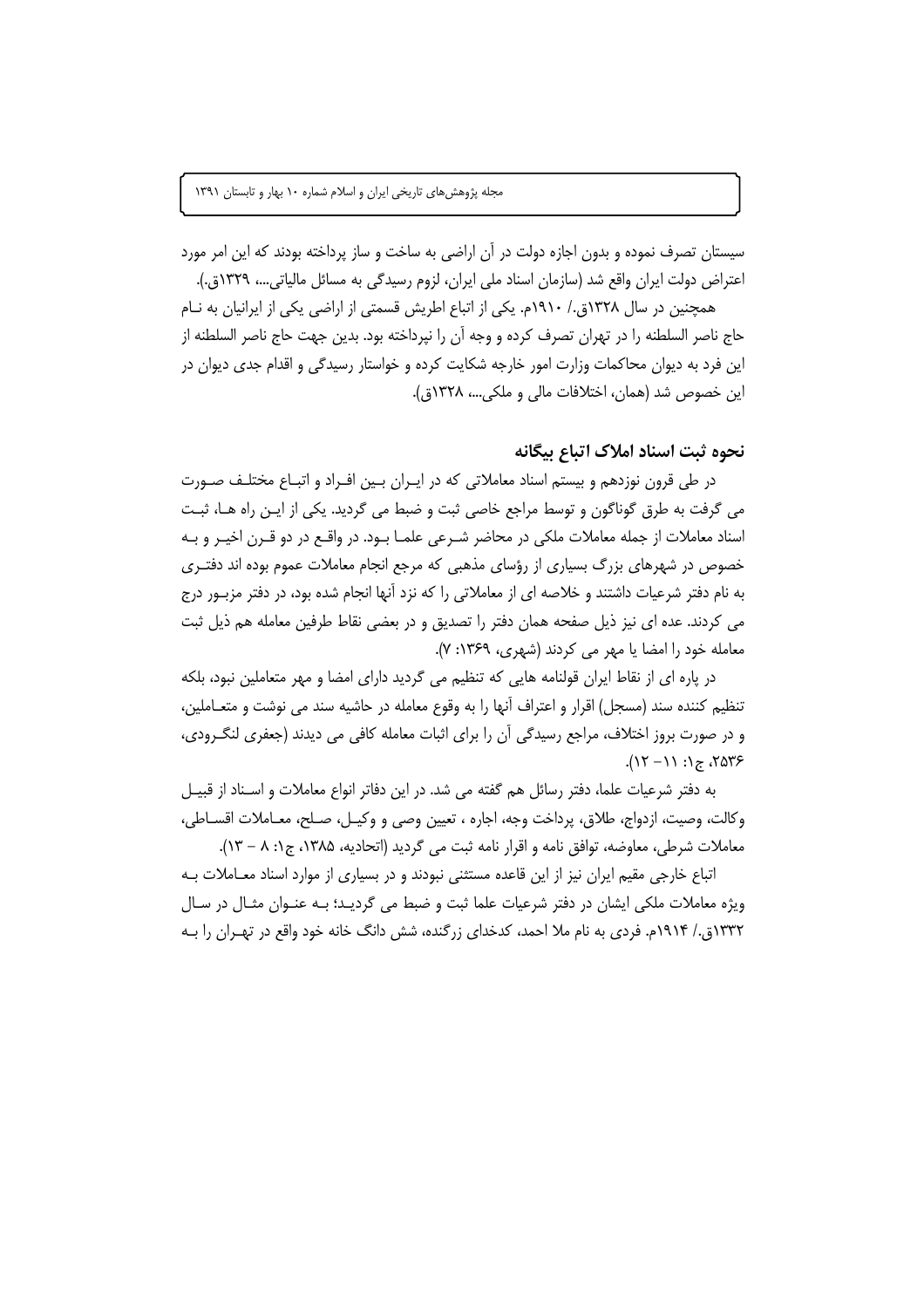خانمی مسیحی به نام مادام هلن، تبعه روسیه فروخت. سند این معامله در دفتر یکی از علمای تهران به نام آقای امام جمعه تهرانی ثبت گردید (سازمان اسناد ملی ایران، رونوشت سند ملک …، ۱۳۳۸ق).

از دیگر مراجع ثبت اسناد املاک اتباع خارجی در ایران کارگزاری های داخلی وزارت امــور خارجــه در شهرهای مختلف بودند. در کارگزاری ها دفاتری بـه نـام دفتـر مسـتندات وجـود داشـت کـه اسـناد معاملات از جمله معاملات ملکی در آنها ثبت و ضبط می گردید. اسناد و قبالجاتی کـه بـرای ثبـت بـه کارگزاریها آورده می شدند، قبل از ثبت توسط کارگزار مربوطه به وزارت امور خارجه فرستاده میشدند. در آنجا تحقیقات لازم در خصوص آن اسناد به عمل می آمد تا این اطمینان حاصل شود کـه مبایعـه و معامله صحیح و بی علت است. پس از تأیید و مهر وزارت امور خارجه، آن اسناد مجدداً به کارگزاری ها فرستاده می شدند و کارگزار مربوطه مطابق دستور العمل وزارت امور خارجه آن اسناد را ثبت می نمـود (همان، استعلام کارگزاری ها و وزارت خارجه از ۶۰۰۰–۱۳۰۳ش.).

علاوه بر این اسناد معاملاتی که اتباع خارجی در ایران انجام می دادند بایـد بـه امضـای قونسـول کشور متبوع آنها نیز می رسید (همان، رسیدگی به اختلافات مالی…، ۱۳۳۷–۱۳۳۶ق.).

ادارات ثبت اسناد از دیگر مراجع ثبت این معاملات در کشور بودند. پـس از تصـویب قـانون ثبـت اسناد در سال ۱۳۰۲ش./ ۱۹۲۳م. هرگونه دادو ستد ملکی بر عهده اداره ثبت اسناد واگذار گردید و افراد از جمله اتباع بیگانه در کشور برای ثبت اسناد معاملات خود به این اداره مراجعه می کردند. در مناطق و شهرهايي كه دفاتر ثبت هنوز داير نشده بود امور مربوط به ثبت اسناد املاک اتباع خارجـه همچنــان در کارگزاری ها انجام می شد. از جمله در سال ۱۳۰۴ش./ ۱۹۲۵م. در آذربایجـان هنـوز اداره ثبـت اسـناد تأسیس نشده بود، بدین دلیل امور مربوط به ثبت اسناد املاک اتبــاع بیگانــه، در کــارگزاری آن اســتان صورت می گرفت (همان، استعلام کارگزاری ها و وزارت خارجه از ...، ۱۳۰۵–۱۳۰۳ش.).

البته پس از دایر شدن ادارات ثبت اسناد در کشور، ثبت شدن اسناد در کارگزاری ها، از نظر قانونی اعتبار اسناد ثبت شده در دفاتر ثبت اسناد را نداشتند (همان).

نکته دیگر آن که قبل از دایر شدن دفاتر و ادارات ثبت اسناد در کشور، گاه در قراردادهایی که بین ایران با سایر کشورها منعقد می گردید تمهیدات و تدبیراتی در خصوص نحوه ثبت اسناد معاملات اتباع آن کشورها در ایران در نظر گرفته می شد؛ به عنوان مثال در قرارنامه ای تجاری که در سال ۱۲۵۹ق./ ۱۸۴۱م. در تهران بین ایران و روسیه واقع شد تدبیراتی در مورد نحوه ثبت اسناد خرید و فروش در نظر گرفته شد. از جمله در بند اول این قرارنامه چنین آمده است: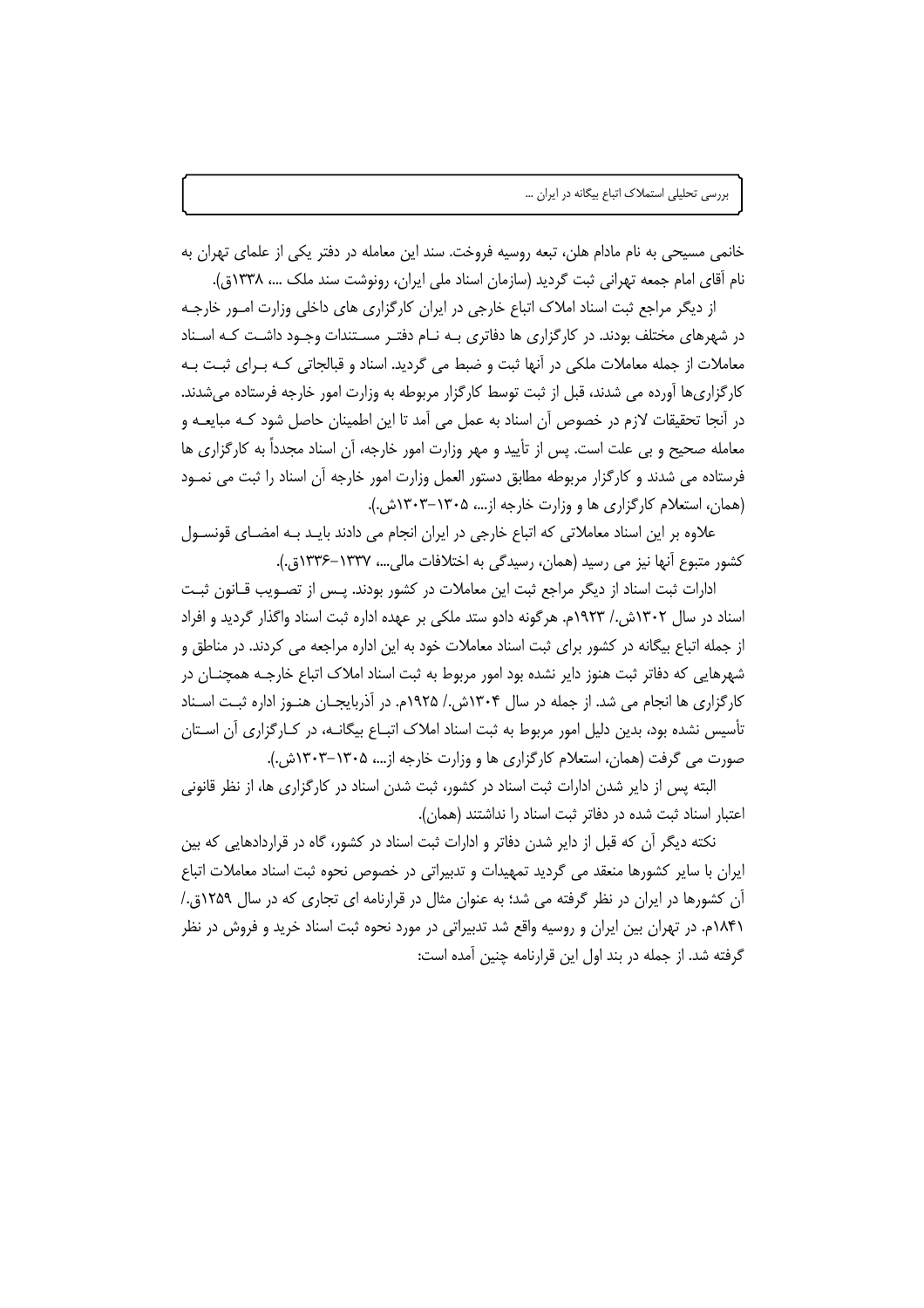«جميع مستندات خريد و فروخت و تمسكات و غيره من بعد بايـد در ديوانخانـه معتبـر و در دفتـر مخصوص که گاه حاکم هر ولایت ممهور به مهر دولت مے دهـد ثبـت شـود و در دفتـر مـذکور کـل مطالبات از روی تاریخ نمره باید ثبت گردد و نمره دفتر باید بر روی مستندات نوشته شود و اوراق دفتـر، نمره داشته باشد و محکوک و قلمزده نباشد» (وحید نیا، ۱۳۶۲: ۱۲۵).

در بند چهارم این قرارنامه نیز آمده اس*ت* که: «ثبت مستندات چیزی نیست واجب، ولی بخصوصـه مستنداتی که موافق قاعده در دیوانخانه صورت اعتبار به هم رسانیده است تـرجیح دارد بـر مسـتندات خارجی که مجری نخواهد بود مگر بعد از اجرای مستنداتی که در دیوانخانه معتبر شده است و این نـوع مستندات خارجی را تا مدت یکسال می توان به دیوانخانه آورده معتبر نمایند» (همان: ۱۲۵– ۱۲۶).

# انواع مالكيت

همانطور که پیش از این ذکر گردید در فصل پنجم عهدنامه ترکمانچای بر حــق اتبــاع روسـیه در اجاره و مالکیت محل سکونت، کسب و تجارت تأکید شده بود و بتـدریج بـر مبنـای ایـن قـرارداد و بـر اساس اصل دول کامله الوداد، به اتباع سایر کشورها نیز حق داشتن مالکیت در همین حد داده شد، ولی خارجیان مقیم ایران رفته رفته از حد و حدودی که برای آنان در این زمینه در نظر گرفته شده بود فراتر رفته و علاوه بر املاکی که به منظور سکونت، تجارت و کسب و کـار خـویش خریـداری و یـا اجـاره می نمودند، انواع دیگری از املاک را نیز به ملکیت خویش درآوردند.

ازدیاد مالکیت اتباع برخی کشورها در ایران تا آنجایی پیش رفت کـه موجبـات نگرانـی برخـی از دولتمردان ایرانی را فراهم نمود و آنها را به تکایو و چاره اندیشی برای پـافتن راه حـل مناسـب در ایـن زمينه واداشت. چنانكه جعفر قلي خان سهام الدوله، حكمـران اردبيـل و مضـافات (خلخـال و طـالش و مشکین) در نامه ای که در ماه صفر سال ۱۳۲۴ق/۱۹۰۶م به میرزا نصرالله خان مشیر الدوله، وزیر امـور خارجه ایران نوشته نگرانی خود را در باب ازدیاد مالکیت اتباع روسیه در آذربایجان اظهار کرده و از وی خواسته است که برای جلوگیری از توسعه روزافزون نفوذ روسیه در این منطقه اقدام اساسی بـه عمـل آورد. متن این نامه چنین است:

« … همینقدر عرض می کنم که توجهی در ممنوعیت خریداری املاک و اجازه تبعه خارجی خیلی محرمانه در پرده بفرمایید که وضع بسیار بد شده و علاقه ملکی تبعه خارجه به قـدری شـده اسـت کـه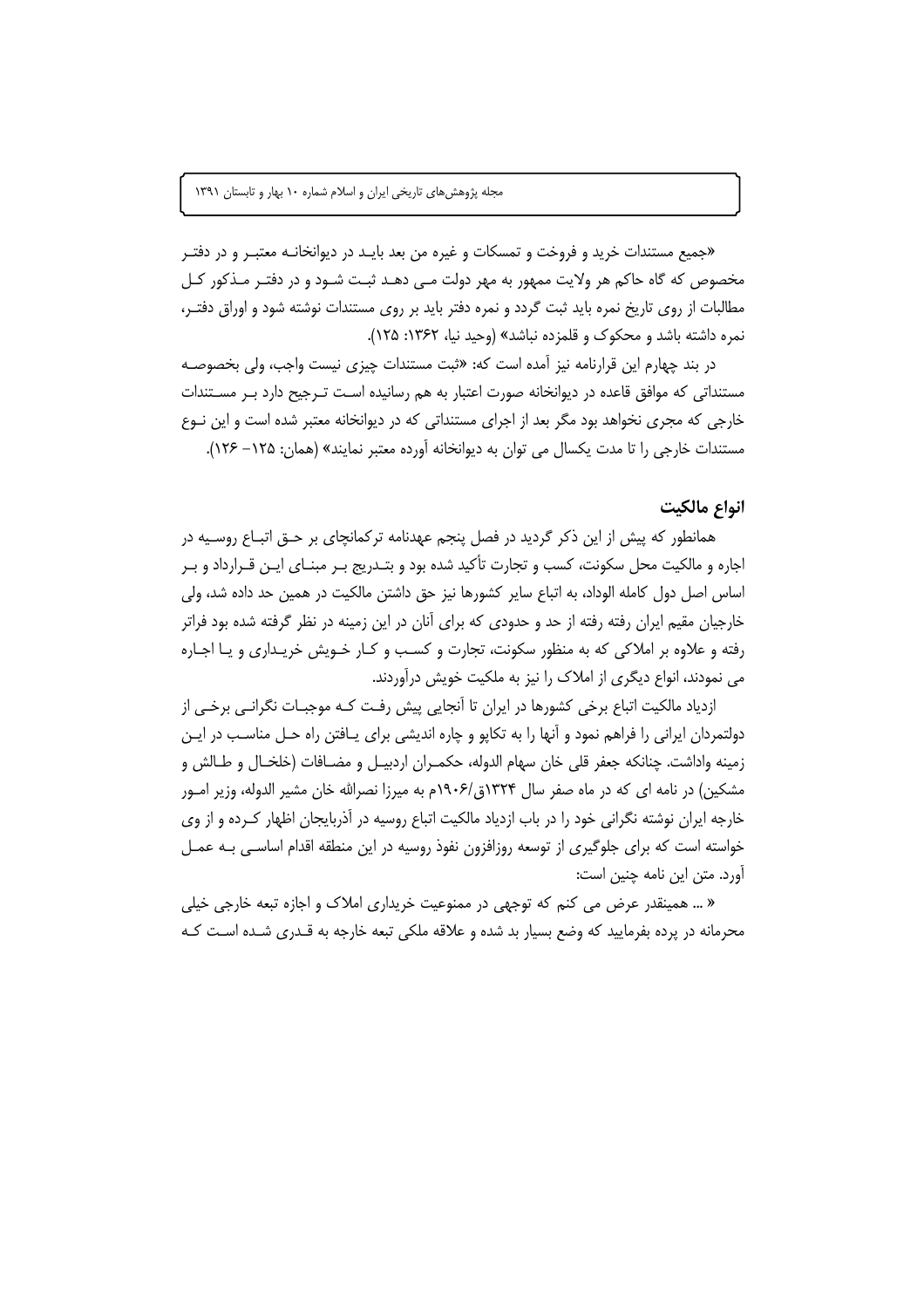گمان ندارم دیگر جلوگیری بتوان کرد، اقلاً بعدها ممنوع باشد تا بعد ترتیبـی بـرای تسـویه کــار ســابقه خریداری املاک بشود» (جمالزاده و دیگران، ۱۳۶۲: ۱۸۳).

| زراعى | تجارى     | اداري      | مسكوني |
|-------|-----------|------------|--------|
| مزرعه | مغازه     | شركت       |        |
| باغ   | كارگاه    | مدرسه      | خانه   |
| باغچه | كارخانه   | بيمارستان  |        |
|       | انبار     | كنسولگرى   | ويلا   |
| قنات  | گاراژ     | سفارتخانه  |        |
|       | كاروانسرا | تلگرافخانه | هتل    |
|       |           | بانک       |        |

حدول انواع مالکت اتباع بیگانه در ایران

از مهم ترین مراکزی که گاه توسط کشورهای صاحب نفـوذ در ایـران احـداث مـی شـدند مراکـز بهداشتی و خدماتی نظیر بیمارستان بودند. گر چه هدف اصلی از ایجاد این مراکز در شـهرهای مختلـف خدمت رسانی به اتباع خارجی مقیم ایران و خارجیانی بود که به این کشور رفت و آمد می کردنـد، ولـی گاه این مراکز بنا به دلایلی همچون کسب محبوبیت و اعتبار در نزد مـردم ایـران بـرای کشـور متبـوع خویش، گسترش نفوذ آنها و نشان دادن توانایی علمی خود به ساکنین محل، خدماتی را نیـز بـه مـردم ایران ارائه می دادند (گروته، ۱۳۶۹: ۱۹۰، ۲۷۲).

علاوه بر این از مفاد و تقسیم بندی جدول بالا می توان به حجم وسیع فعالیت هـای اقتصـادی و سیاسی اتباع بیگانه در ایران پی برد. برخی از منابع این دوره نیز به ایــن مسـأله تأکیــد کــرده انــد، بــه گونهای که به عقیده آنها، تعداد زیادی از خارجیان مقیم ایران را کارمندان کنسولگری هـا، بانـک هـا و شركت هاي خارجي تشكيل مي دادند (همان: ٢۶٩).

لازم به ذکر است که گاه تملک اتباع بیگانه در کشور به یک نوع ملک محدود نمی شد، بلکـه در برخی از موارد یک تبعه خارجی دارای انواع گوناگونی از املاک در شهرهای مختلف بود؛ به عنوان مثال در سال ۱۳۴۰ق./ ۱۹۲۲م. یکی از اتباع روسیه به نام حکیم اف در قزوین دارای پانزده دکان و دو هتل بود (عين السلطنه، ١٣٧٩، ج٨: ٤٤٤٩).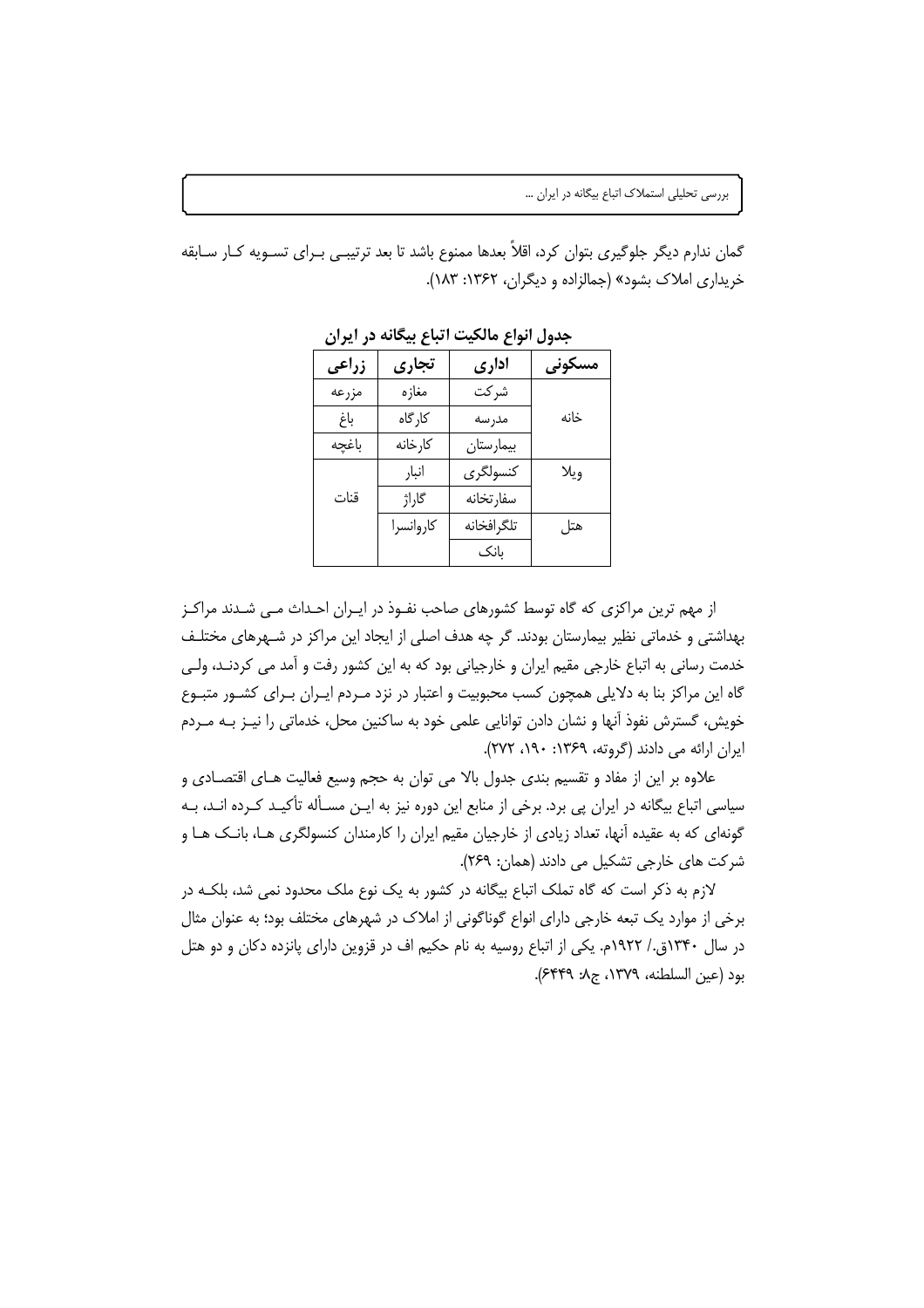همچنین در سال ۱۳۰۹ش./ ۱۹۳۰م. یک نظامی انگلیسی دارای سی باب دکان، یک باب منزل و یک گاراژ در دزداب، یک باب منزل در سیستان و یک گاراژ و یک باب منزل در بیرجند بـود. (سـازمان اسناد ملی ایران، تعیین تابعیت و صورت املاک، ۱۳۰۹ش.)

سیاست دولت در زمینه استملاک اتباع بیگانه در کشور

در ربع اول قرن بیستم در زمینه استملاک اتباع بیگانه در کشور، قانون فراگیری وجود نداشت و در قوانین جاری مملکت نیز حد و حدود مالکیت این اتباع به روشنی معین نشده بود. این امر در بسیاری از موارد موجب گستردگی و تنوع مالکیت خارجیان در مناطق مختلف کشور شده بود. ازدیاد مالکیت اتبـاع برخی کشورها در ایران گاه تا آنجا پیش می رفت کـه موجبـات نگرانـی دولتمـردان ایرانـی را فـراهم می نمود. چنانکه پیش از این ذکر شد ازدیـاد مالکیـت اتبـاع روسـیه در آذربایجـان در سـال ۱۳۲۴ق./ ۱۹۰۶م. موجب نگرانی سهام الدوله، حکمران اردبیل و مضافات (خلخال و طالش و مشــکین) گردیــد و وی طی نامه ای از وزیر امور خارجه ایران خواست که برای حل این مسأله راه حل مناسبی بیابد.

البته در قوانین جاری کشور در خصوص برخی مسایل از قبیل ثبت اسـناد امـلاک اتبـاع خـارجی اشاراتی صورت گرفته بود. از جمله طبق ماده ۳۴ قانون ثبت اسناد و املاک کشـور مصـوب ۱۳۰۲ش./ ۱۹۲۳م. ثبت املاک اتباع خارجی اجباری بود (همان، استعلام کارگزاری ها و وزارت خارجـه...، ۱۳۰۵– ۱۳۰۳ش.).

علاوه بر این لازم به ذکر است که کارگزاران وزارت امور خارجه کشور و نماینده سفارتخانه هـای خارجی مقیم ایران، بر مسأله استملاک اتباع خارجی در کشــور نظــارت داشــتند. چنانکــه در بســیاری از موارد اسناد معاملات از جمله معاملات ملکی این اتباع در کارگزاری هـا تصـدیق، مهـر، امضـا و ثبـت می شدند و پس از تأیید کارگزاری ها آن اسناد به مهر و امضـای قونسـول مربوطـه نیـز مـی رسـیدند (همان، رسیدگی به اختلافات مالی…، ۱۳۳۷–۱۳۳۶ق.). از طرف دیگر چنانکـه پـیش از ایـن ذکـر شـد مطالبات و دعاوی ملکی اتباع بیگانه در محاکم کارگزاری ها و با حضور نماینده کشور متبوع آنها مـورد بررسی قرار می گرفت.

نکته دیگر آن که استملاک اتباع خارجی در برخی نقاط کشور گاه با ممانعت دولت ایـران مواجـه می گردید؛ برای نمونه طبق فرمان رئیس الوزرای ایران در تاریخ ۱۷ مهر ماه ۱۳۰۶ش./ ۱۹۲۷م. خرید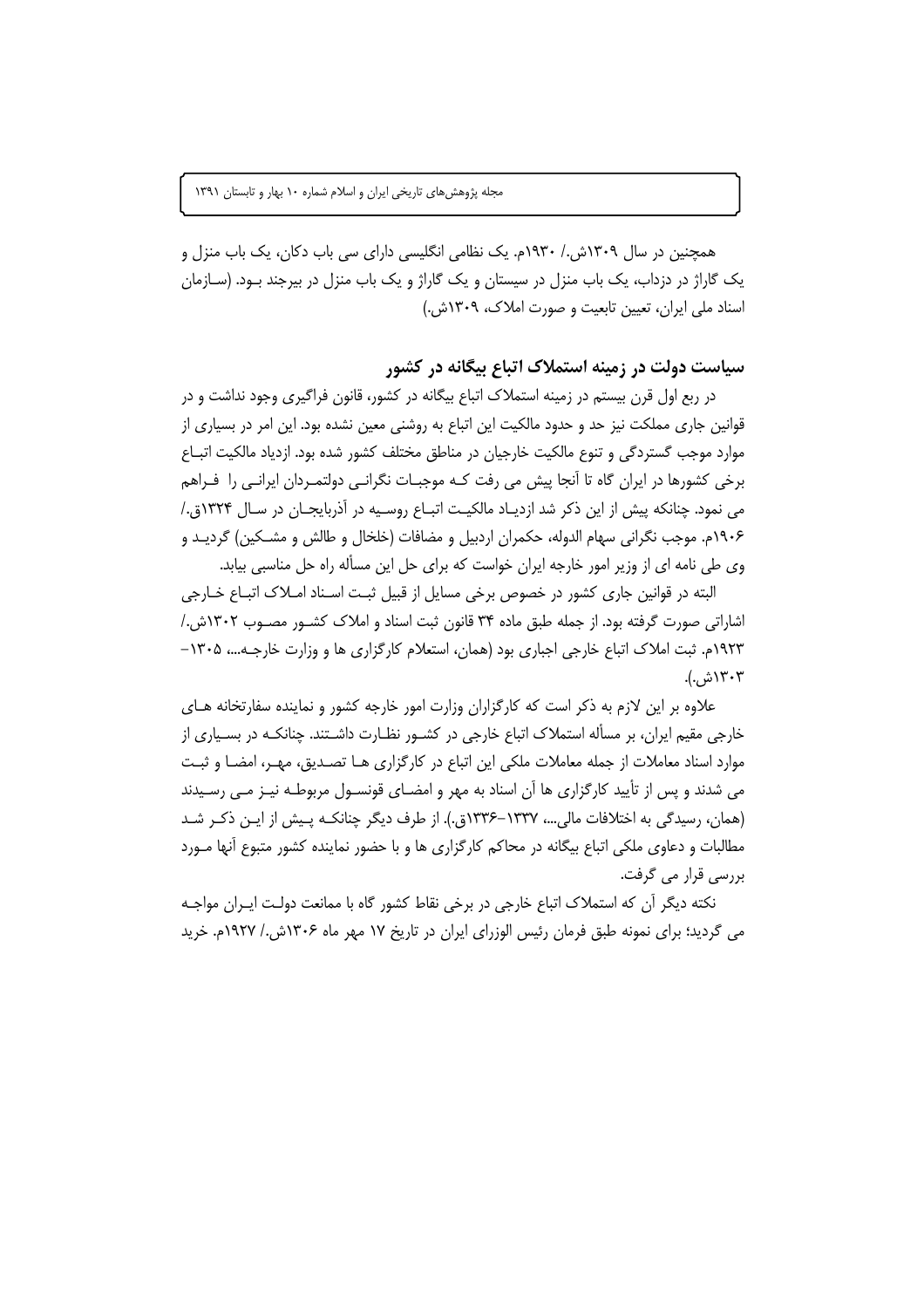اراضی در بنادر ایران و در طول حدود و مرزها توسط اتباع خارجی ممنوع گردید (همان، ممنوعیت خرید اراضی در...، ۱۳۰۷ش.).

در این گونه موارد، سفارتخانه های خارجی مقیم ایران از اتباع خود در این زمینه حمایت کرده و با استناد به فصل پنجم عهدنامه ترکمانچای، بر حقوق اتباع خویش در خصوص خریـد و اجـاره زمـین در سراسر ایران به منظور سکونت و امرار معاش تأکید می نمودنـد؛ بـه عنـوان مثـال در سـال ۱۳۰۶ش./ ١٩٢٧م. محمد غوث بهادر خان از متمولين هند كه سمت عضويت اداره مهندسـي ژنــرال قونســولگرى انگلیس را در بوشهر داشت، به منظور ایجاد سینما قصد خرید یک قطعه زمین به مساحت ۲۵ ذرع مربع در محله کوتی نزدیک ژنرال قونسولگری انگلیس را داشت. دولت ایران با اطلاع از این امـر، از طریــق حکمران بوشهر به وی اخطار نمود که با توجه به فرمان رئیس الـوزرای ایـران در تـاریخ ۱۷ مهـر مـاه ۱۳۰۶ش. استملاک مزبور قانونی نبوده و وی باید از خرید زمین در این ناحیه خودداری نماید.

سفارت انگلیس در مقابل این اقدام دولت ایران، به حمایت از محمد غوث بهادر خان برخاست و در جواب به اعتراض دولت ایران نوشت که مطابق عهدنامه ترکمانچای، اتبـاع خـارجی حــق دارنــد بــرای سکونت و امرار معاش خود در سراسر ایران، زمین خریداری نمایند و چون فرد مورد نظر قصـد سـاختن سینما برای تحصیل معاش خود دارد، مطابق عهد نامه مذکور نباید از وی ممانعت به عمل آید. سرانجام پس از مکاتبات طولانی بین رئیس الوزرای ایران و سفارت انگلیس در این زمینــه، وی بــا اجــاره ممتــد زمین مزبور در بوشهر توسط فرد مورد نظر موافقت کرد ولی تأکید نمود کـه همچنـان بـا خریـد زمـین مزبور توسط محمد غوث بهادر مخالف است (همان).

نكته حايز اهميت ديگر آن كه اتباع خارجي مقيم ايران، همانند ساير اتباع ايراني ملزم به پرداخت ماليات بودند. يكي از اين ماليات ها، ماليات مستغلات بود. مطابق قانون ماليات مستغلات مصـوب ٣٠ شوال ۱۳۳۳ق./ ۱۹۱۵م. به کلیه مستغلات از قبیل دکـاکین، انبارهـا، کاروانســراها، مهمانخانــه هــا در شهرها و قصبات عمده ماليات تعلق مي گرفت (آل ياسين، ١٣٧١: ١٣٧). بنابراين اتبـاع بيگانــه اي نيـز که دارای این گونه املاک و مستغلات در ایران بودند ملزم به پرداخت این مالیات بودند.

#### نتىحە

روابط سیاسی، نظامی، اقتصادی و فرهنگی ایران بـا سـایر دول و ملـل در ادوار مختلـف تـاریخی پیوسته سبب آمد و شد اتباع آن کشورها به ایران شده و این رفت و آمدها نیز گاه منجر به مانـدگاری و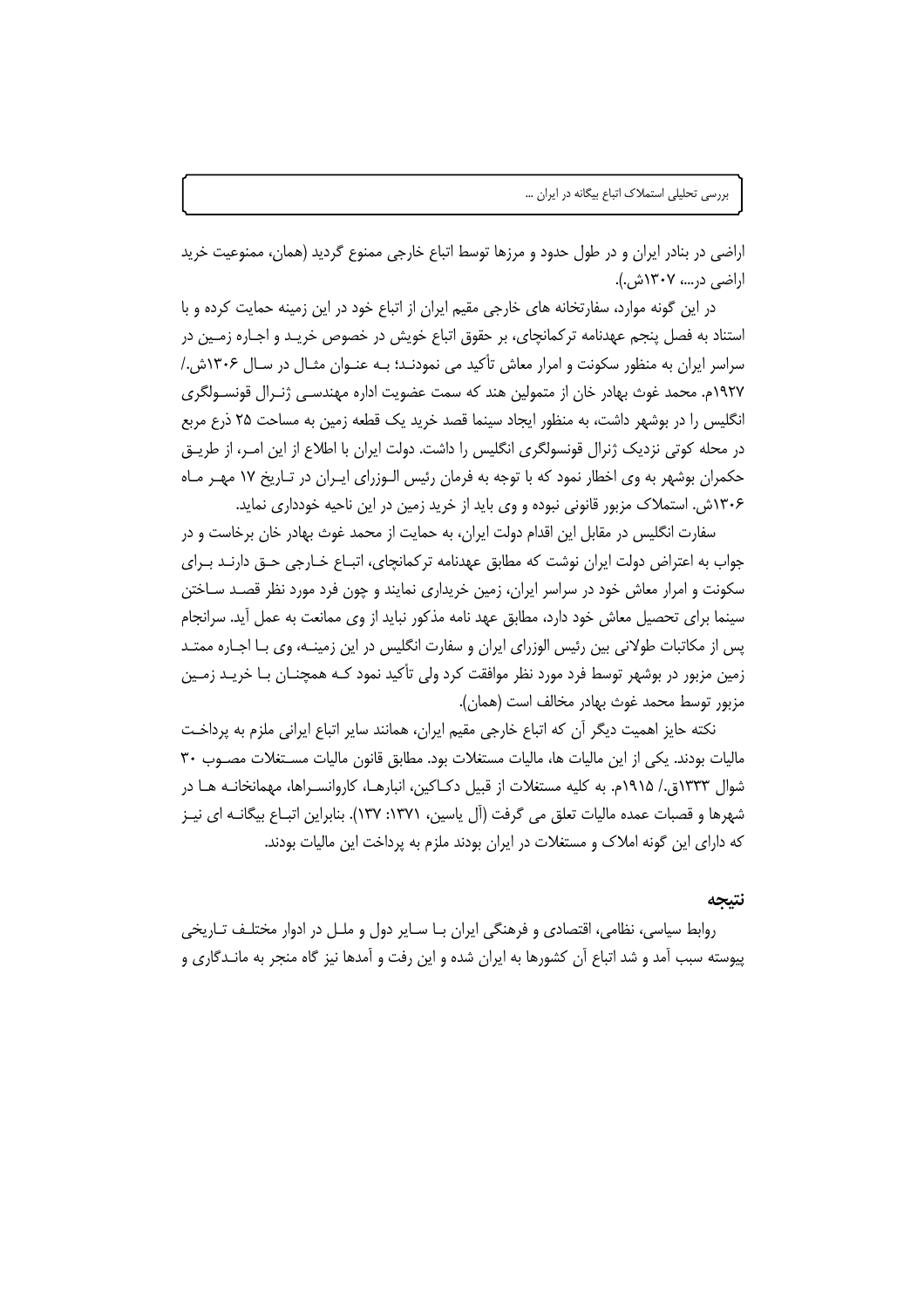در نتیجه استملاک آن اتباع در ایران گردیده است. یکی از این ادوار، دوران پس از مشــروطه در ایــران بود. در آن دوره نیز افرادی از کشورهای مختلف آسـیایی، اروپــایی و آمریکــایی وارد ایــران شــده و بــه مالکیت دست یافتند. این اتباع از گروه ها و اقشار مختلفی بودند که آنان را بر حسب نوع فعالیتشــان در کشور می توان به چهار گروه تقسیم نمود: گروه های دارای مشاغل سیاسی، نظامی، اقتصادی، فرهنگی و مذهبي.

این گروه ها با توجه به اهداف مورد نظر خود، در شهرها و مناطق مختلف کشور ساکن شدند؛ امـا از ميان اين مناطق، در دو شهر تبريز و تهران تنوع و گستردگي مالكيت اتباع بيگانه بيشتر بود. ايـن در حالي بود که در برخي از مناطق کشور، اين اتباع داراي املاک و اموال غير منقــول نبودنــد و در برخــي دیگر از نقاط کشور استملاک اًنها با اعتراض و ممانعت دولت ایـران مواجـه مـی گردیـد. هـر چنـد در بسیاری از موارد این اعتراضات از جانب آنان نادیده گرفته می شدند.

اتباع بیگانه در بیشتر موارد از مجاری قانونی و با تأیید مراجع ذیربط به مالکیت در کشـور دسـت می یافتند. خرید ملک، اجاره، ارث، معامله زمین با زمین و دریافت زمین در ازای طلـب، از شـیوه هــای قانونی تملک به شمار می آمدند. در برخی از موارد نیز خارجیان مقیم ایران به طرق غیر قانونی همچون تصرف اراضی دولتی بدون اجازه دولت و تعرض به امــلاک اتبــاع ایرانــی، صــاحب املاکــی در منــاطق مختلف کشور می شدندکه این گونه تملک ، اغلب موجب اعتراض و شکایت اهالی محل و دولتمـردان ایرانی می گردید.

در ضمن مالکیت اتباع بیگانه با ثبت اسناد املاک آنها در محاضر شرعی علما، محاکم کارگزاری و بعد ها در ادارات ثبت اسناد مناطق گوناگون کشور جنبه مشـروع و قـانونی پیـدا مـی کـرد. ورود اتبــاع خارجی از اقشار مختلف به کشور و گوناگونی اهداف و فعالیت های آنان منجر به تنوع مالکیت ایشــان در کشور می گردید و بدین ترتیب انواع گوناگونی از املاک نظیـر امـلاک مســکونی، اداری، تجــاری و زراعی به ملکیت آنها در آمد. در این بین گاه برخی از اتباع به طور همزمان دارای انواع مختلفی از ایــن املاک در شهرها و نقاط مختلف کشور می شدند. آشفتگی در مسـأله مالکیـت بـیش از همـه نشـان از ضعف دولت مرکزی در حفظ منافع کشور و در بیشتر موارد فساد نظام اداری محلی بود. اولیای امــور در شهر های مختلف با اندک تهدید یا هدیه ای از سوی بیگانگان مجوز معاملـه را صـادر وآن را قـانونی می کردند. چنانکه گذشت این وضعییت همان وقت ها نیز اسباب شر تلقی می شد. به نظر می رسـد دو واقعه یکی انقلاب ۱۹۱۷ روس و دیگر تمر کز نظام اداری توانست از خارج و داخل نقطهٔ عطفی جهت خروج کشور از این بی سامانی باشد.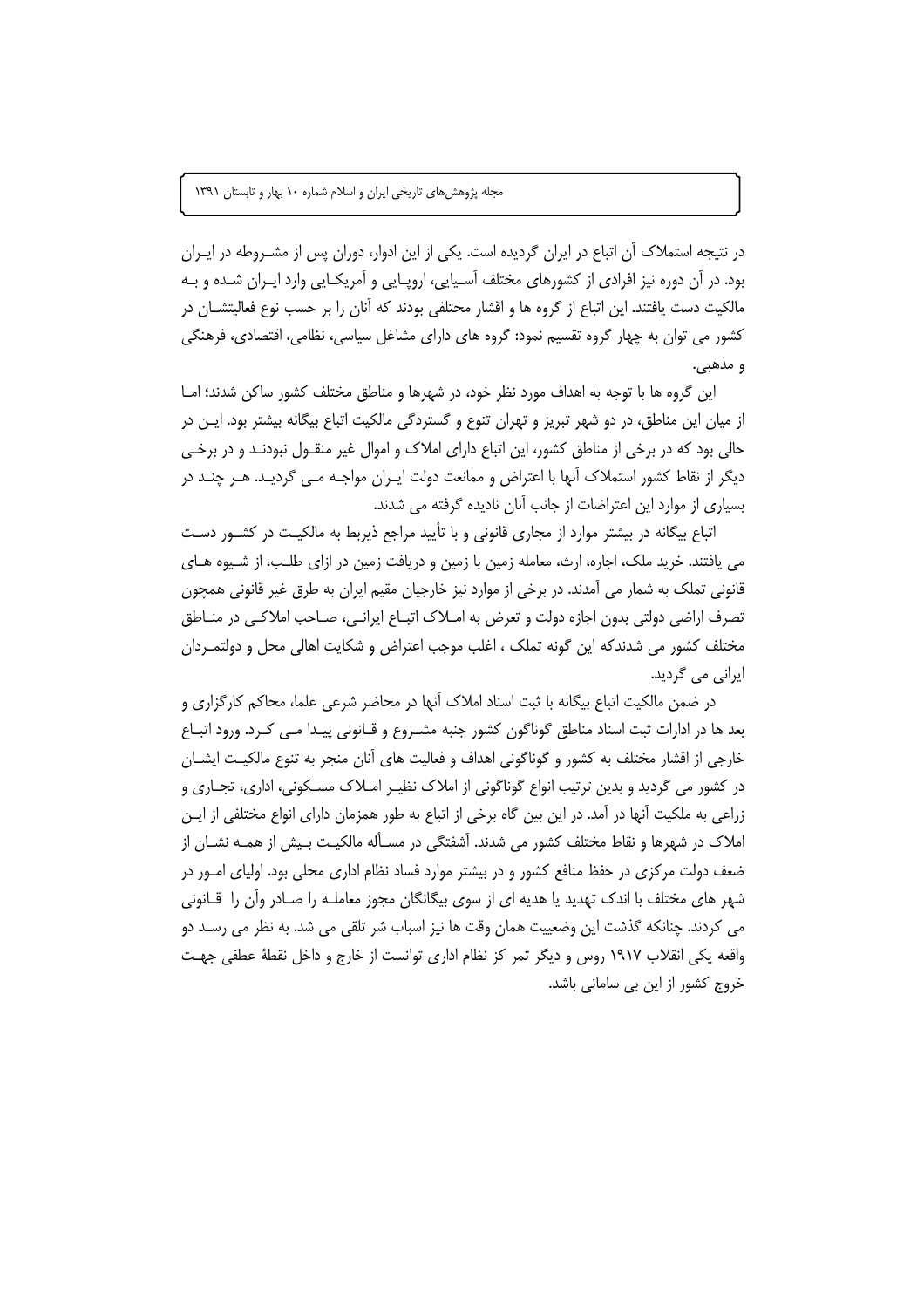منابع آل ياسين، كاظم (١٣٧١) *تاريخ ماليات از أغاز تا امروز*. تهران: مشعل. اتحادیه، منصوره (۱۳۸۵) *در محضر شیخ فضل الله نوری* (اسناد حقوقی عهد ناصری). جلد۱. تهران: نشر تاريخ ايران. استارک، فریا (۱۳۶۴*) سفرنامه الموت و لرستان و ایلام.* ترجمه علی محمد ساکی. تهران: علمی. \_\_\_\_\_\_\_\_\_\_\_\_ (۱۳۸۶) *اسناد قاجاری در مجمع ذخائر اسلامی*. به کوشش صادق حسینی اشکوری. قم: مجمع ذخائر اسلامي. تهران: سازمان اسناد ملی ایران. جعفري لنگرودي، محمد جعفر (۲۵۳۶) *حقوق ثبت.* جلد۱. چاپ دوم. تهران: چايخانه حيدري. جمالزاده، سید محمد علی و دیگران (۱۳۶۲) *خاطرات سیاسی و تاریخی.* تهران: فردوسی. سازمان اسناد ملي ايران. اختلافات مالي و ملكي... . ١٣٢٨ق. ١۶۴ برگ. \_\_\_\_\_\_\_\_\_\_\_\_\_ |ستعلام کارگزاریها و وزارت خارجه ... . ۱۳۰۵–۱۳۰۳ش. ۲۹ برگ. \_\_\_\_\_\_\_\_\_\_ تعیین تابعیت و صورت املاک… . ۱۳۰۹ش. ۹۹ برگ. – شکایت تبعه فرانسوی... . ۱۳۴۰–۱۳۳۳ق. ۱۲ برگ. – صورت املاک و مستغلات... . ۱۳۳۷ق. ۳۵ برگ. - لزوم رسیدگی به مسائل مالیاتی... . ۱۳۳۹ق. ۳۷ برگ. ـــ مطالبه مالي تجارتخانه مسيو كاسطي... . ١٣٣٣-١٣٣٣ق. ١٩ برگ. شهري، غلامرضا (۱۳۶۹) ح*قوق ثبت اسناد و املاک.* تهران: جهاد دانشگاهي.